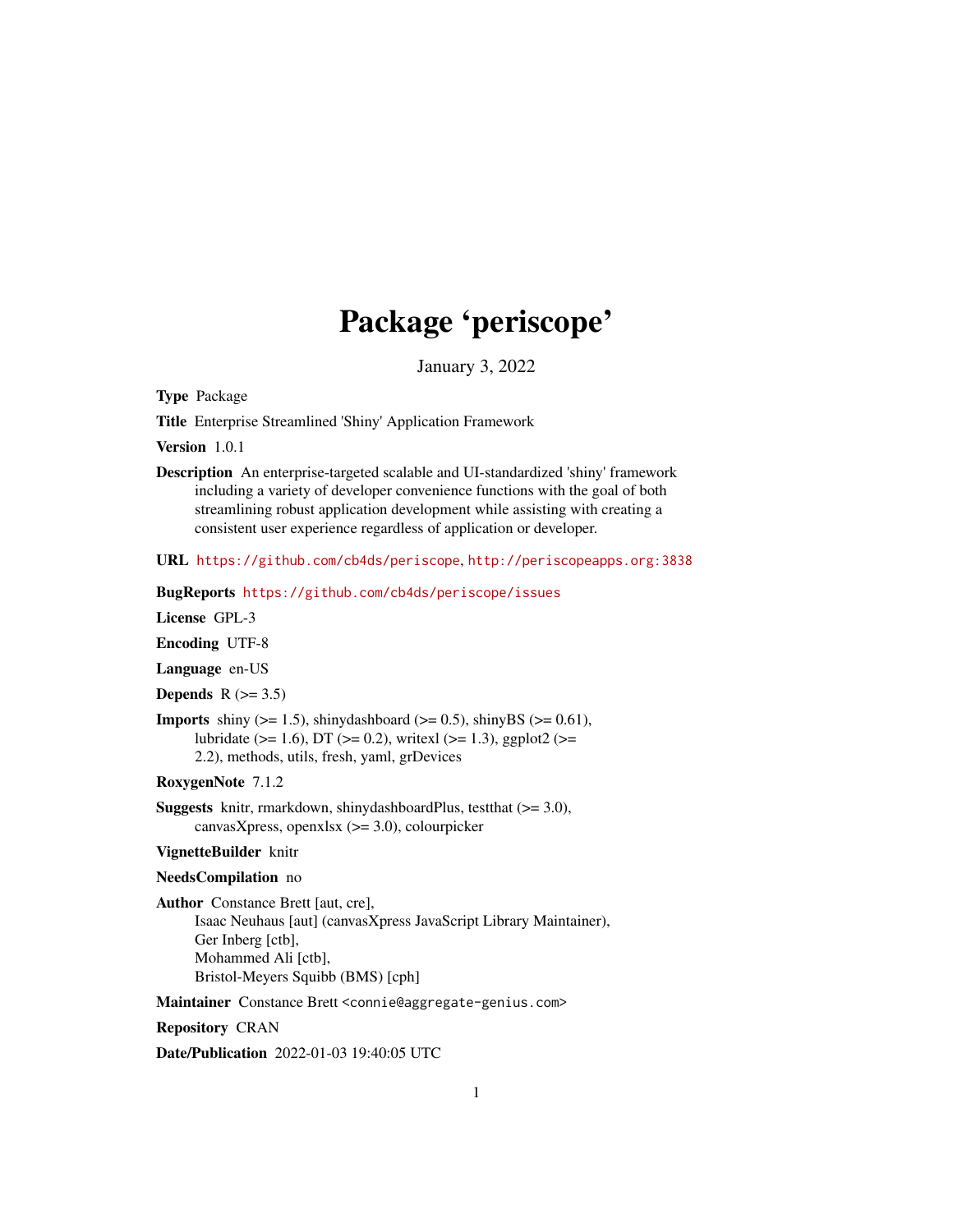# <span id="page-1-0"></span>R topics documented:

|       | 3              |
|-------|----------------|
|       |                |
|       | 3              |
|       | $\overline{4}$ |
|       | 5              |
|       |                |
|       |                |
|       |                |
|       |                |
|       |                |
|       |                |
|       |                |
|       |                |
|       |                |
|       |                |
|       |                |
|       |                |
|       |                |
|       |                |
|       |                |
|       |                |
| Index | 24             |

add\_left\_sidebar *Add the left sidebar to an existing application.*

# Description

Add the left sidebar to an existing application.

# Usage

add\_left\_sidebar(location)

# Arguments

location path of the existing application.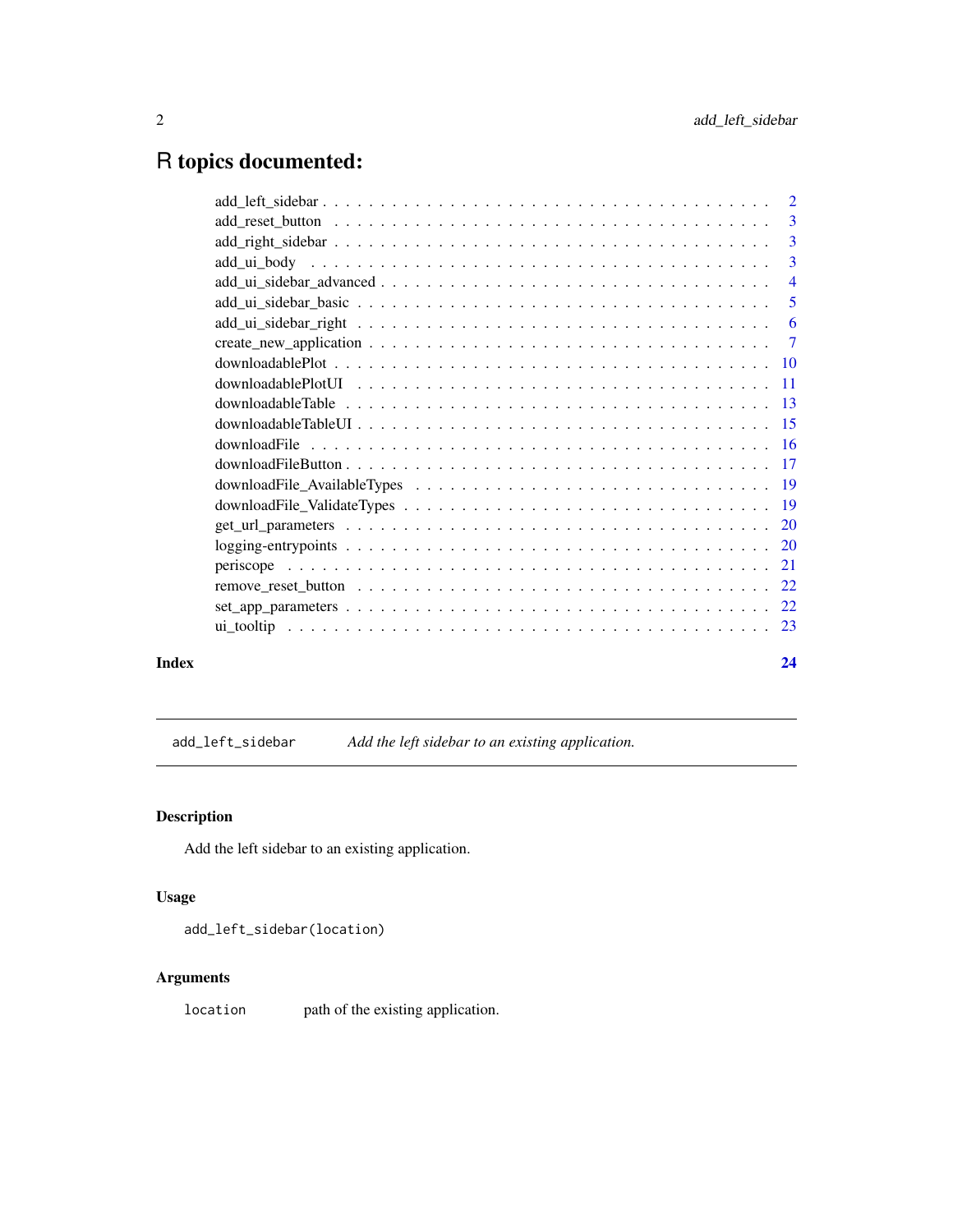<span id="page-2-0"></span>add\_reset\_button *Add the reset button to an existing application.*

# Description

Add the reset button to an existing application.

#### Usage

```
add_reset_button(location)
```
# Arguments

location path of the existing application.

add\_right\_sidebar *Add the right sidebar to an existing application.*

### Description

Add the right sidebar to an existing application.

#### Usage

```
add_right_sidebar(location)
```
# Arguments

location path of the existing application.

<span id="page-2-1"></span>add\_ui\_body *Add UI Elements to the Body area*

# Description

This function registers UI elements to the body of the application (the right side). Items are added in the order given.

#### Usage

add\_ui\_body(elementlist = NULL, append = FALSE)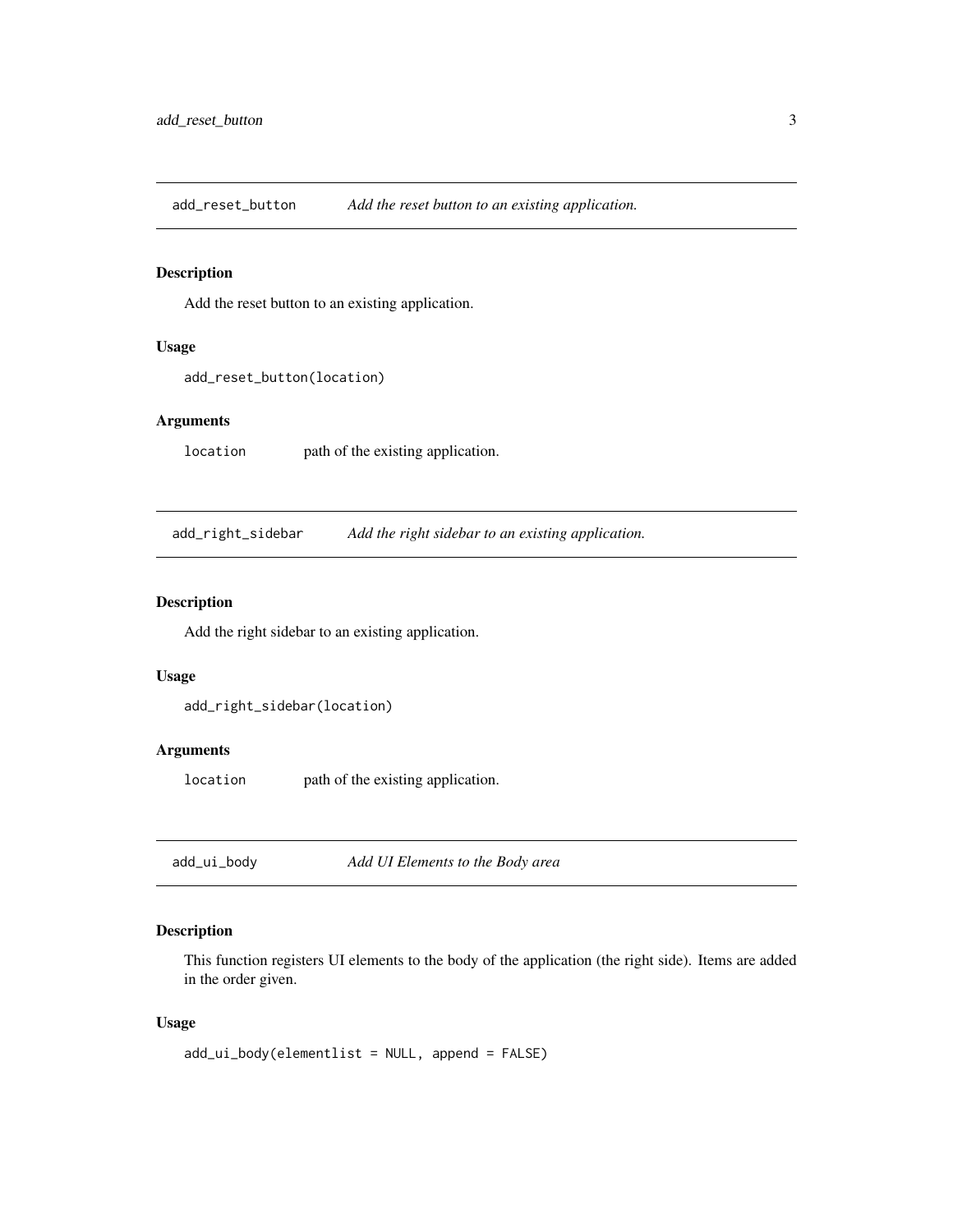# <span id="page-3-0"></span>Arguments

| elementlist | list of UI elements to add to the body                                        |
|-------------|-------------------------------------------------------------------------------|
| append      | whether to append the elementlist to the currently registered elements or re- |
|             | place the currently registered elements completely                            |

# Shiny Usage

Call this function after creating elements in program/ui\_body.R to register them to the application framework and show them on the body area of the dashboard application

# See Also

[add\\_ui\\_sidebar\\_basic](#page-4-1) [add\\_ui\\_sidebar\\_advanced](#page-3-1)

#### Examples

```
require(shiny)
```

```
body1 <- htmlOutput("example1")
body2 <- actionButton("exButton", label = "Example")
add_ui_body(list(body1, body2))
```
<span id="page-3-1"></span>add\_ui\_sidebar\_advanced

*Add UI Elements to the Sidebar (Advanced Tab)*

# Description

This function registers UI elements to the secondary (rear-most) tab on the dashboard sidebar. The default name of the tab is **Advanced** but can be renamed using the tabname argument.

#### Usage

```
add_ui_sidebar_advanced(
  elementlist = NULL,
  append = FALSE,tabname = "Advanced"
\lambda
```

| elementlist | list of UI elements to add to the sidebar tab                                                                                       |
|-------------|-------------------------------------------------------------------------------------------------------------------------------------|
| append      | whether to append the elementlist to the currently registered elements or re-<br>place the currently registered elements completely |
| tabname     | change the label on the UI tab (default $=$ "Advanced")                                                                             |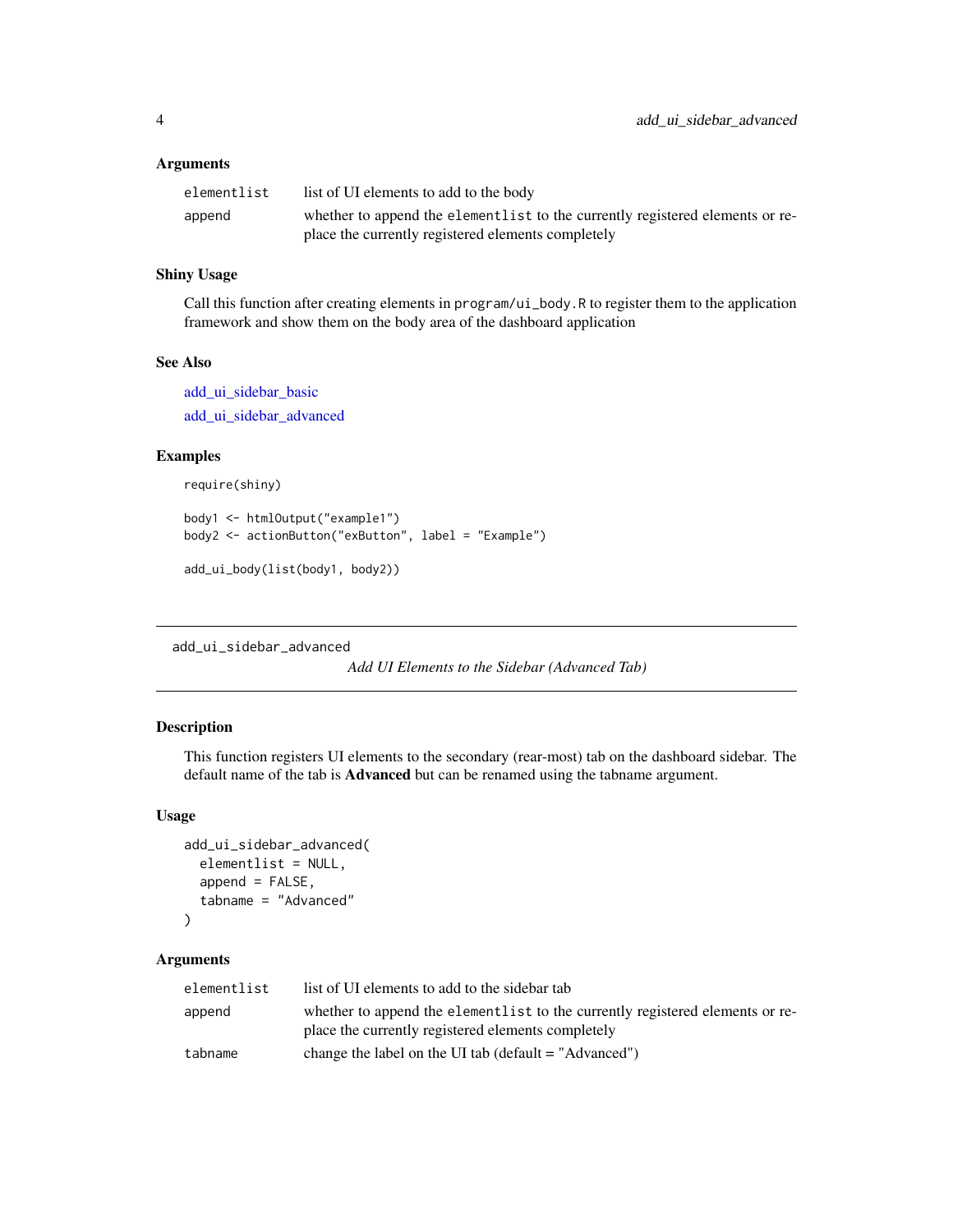#### <span id="page-4-0"></span>Shiny Usage

Call this function after creating elements in program/ui\_sidebar.R to register them to the application framework and show them on the Advanced tab in the dashboard sidebar

# See Also

```
add_ui_sidebar_basic
add_ui_body
```
#### Examples

require(shiny)

```
s1 <- selectInput("sample1", "A Select", c("A", "B", "C"))
s2 <- radioButtons("sample2", NULL, c("A", "B", "C"))
```

```
add_ui_sidebar_advanced(list(s1, s2), append = FALSE)
```
<span id="page-4-1"></span>add\_ui\_sidebar\_basic *Add UI Elements to the Sidebar (Basic Tab)*

# Description

This function registers UI elements to the primary (front-most) tab on the dashboard sidebar. The default name of the tab is Basic but can be renamed using the tabname argument. This tab will be active on the sidebar when the user first opens the shiny application.

#### Usage

```
add_ui_sidebar_basic(elementlist = NULL, append = FALSE, tabname = "Basic")
```
#### Arguments

| elementlist | list of UI elements to add to the sidebar tab                                                                       |
|-------------|---------------------------------------------------------------------------------------------------------------------|
| append      | whether to append the elementlist to currently registered elements or replace<br>the currently registered elements. |
| tabname     | change the label on the UI tab (default $=$ "Basic")                                                                |

#### Shiny Usage

Call this function after creating elements in ui\_sidebar.R to register them to the application framework and show them on the Basic tab in the dashboard sidebar

# See Also

[add\\_ui\\_sidebar\\_advanced](#page-3-1) [add\\_ui\\_body](#page-2-1)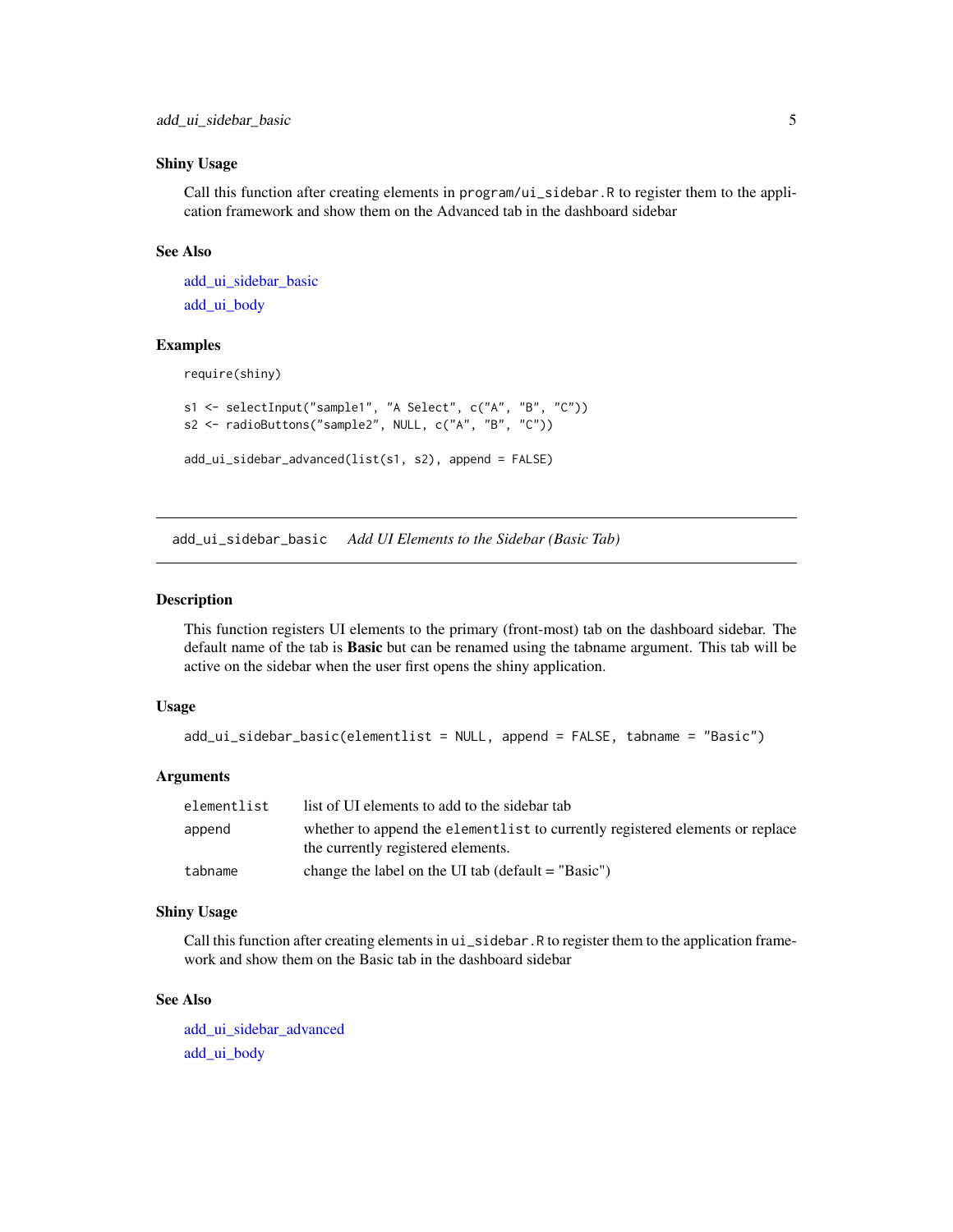### Examples

require(shiny)

```
s1 <- selectInput("sample1", "A Select", c("A", "B", "C"))
s2 <- radioButtons("sample2", NULL, c("A", "B", "C"))
add_ui_sidebar_basic(list(s1, s2), append = FALSE)
```
<span id="page-5-1"></span>add\_ui\_sidebar\_right *Add UI Elements to the Right Sidebar*

#### Description

This function registers UI elements at the right dashboard sidebar. The UI elements to be added depend on the version of shinydashboardPlus in use.

#### Usage

```
add_ui_sidebar_right(elementlist = NULL, append = FALSE)
```
#### Arguments

| elementlist | list of UI elements to add to the sidebar tab                                 |
|-------------|-------------------------------------------------------------------------------|
| append      | whether to append the elementlist to the currently registered elements or re- |
|             | place the currently registered elements completely                            |

#### Shiny Usage

Call this function after creating elements in program/ui\_sidebar\_right.R to register them to the application framework and show them on the right dashboard sidebar

# See Also

add ui sidebar basic [add\\_ui\\_body](#page-2-1) [shinydashboardPlusGallery](#page-0-0)

```
## Not run:
require(shiny)
require(shinydashboardPlus)
```
- # shinydashboardPlus changed significantly in version 2.0 and has
- # different syntax for the element content, here is an example for each
- # shinydashboardPlus < 2.0

<span id="page-5-0"></span>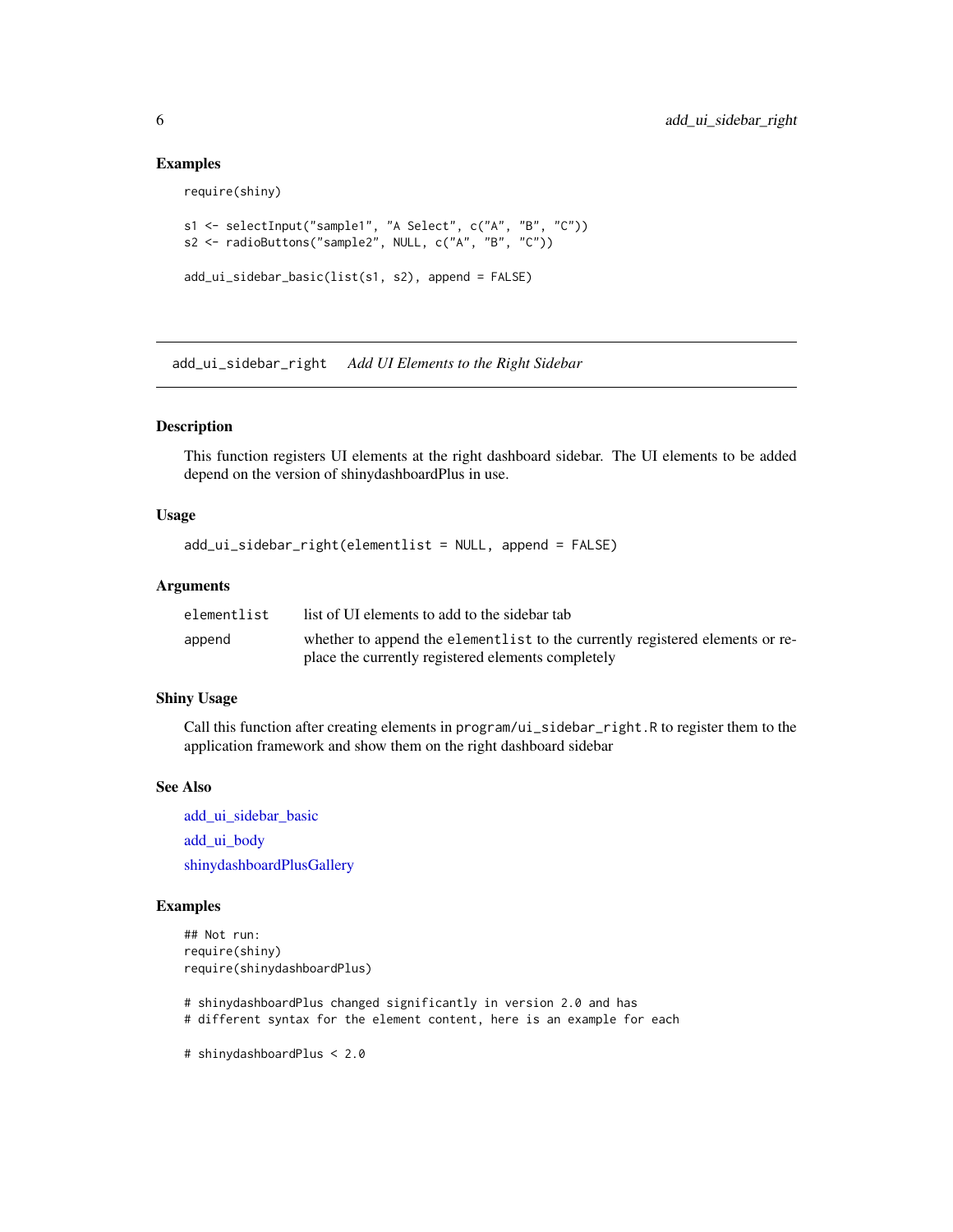```
s1 <- rightSidebarTabContent(id = 1, icon = "desktop", title = "Tab 1 - Plots", active = TRUE,
                             div(helpText(align = "center", "Sample UI Text"),
                                 selectInput("sample1", "A Select", c("A", "B", "C")) ))
# shinydasboardPlus >= 2.0
s1 <- controlbarMenu(id = 1, selected = "Tab 1 - Plots",
                     controlbarItem(icon = icon("desktop"), title = "Tab 1 - Plots",
                                    div(helpText(align = "center", "Sample UI Text"),
                                 selectInput("sample1", "A Select", c("A", "B", "C")) )))
# add the above content to the sidebar (periscope functionality)
add_ui_sidebar_right(list(s1), append = FALSE)
## End(Not run)
```
<span id="page-6-1"></span>create\_new\_application

*Create a new templated framework application*

# Description

Creates ready-to-use templated application files using the periscope framework. The application can be created either empty (default) or with a sample/documented example application.

A running instance of the exact sample application that will be created is [hosted here](http://periscopeapps.org:3838/periscope_template) if you would like to see the sample application before creating your own copy.

#### Usage

```
create_new_application(
  name,
  location,
  sampleapp = FALSE,
  resetbutton = TRUE,
  rightsidebar = FALSE,
  leftsidebar = TRUE,
  custom_theme_file = NULL
)
```

| name        | name for the new application and directory                               |
|-------------|--------------------------------------------------------------------------|
| location    | base path for creation of name                                           |
| sampleapp   | whether to create a sample shiny application                             |
| resetbutton | whether the reset button should be added on the Advanced (left) sidebar. |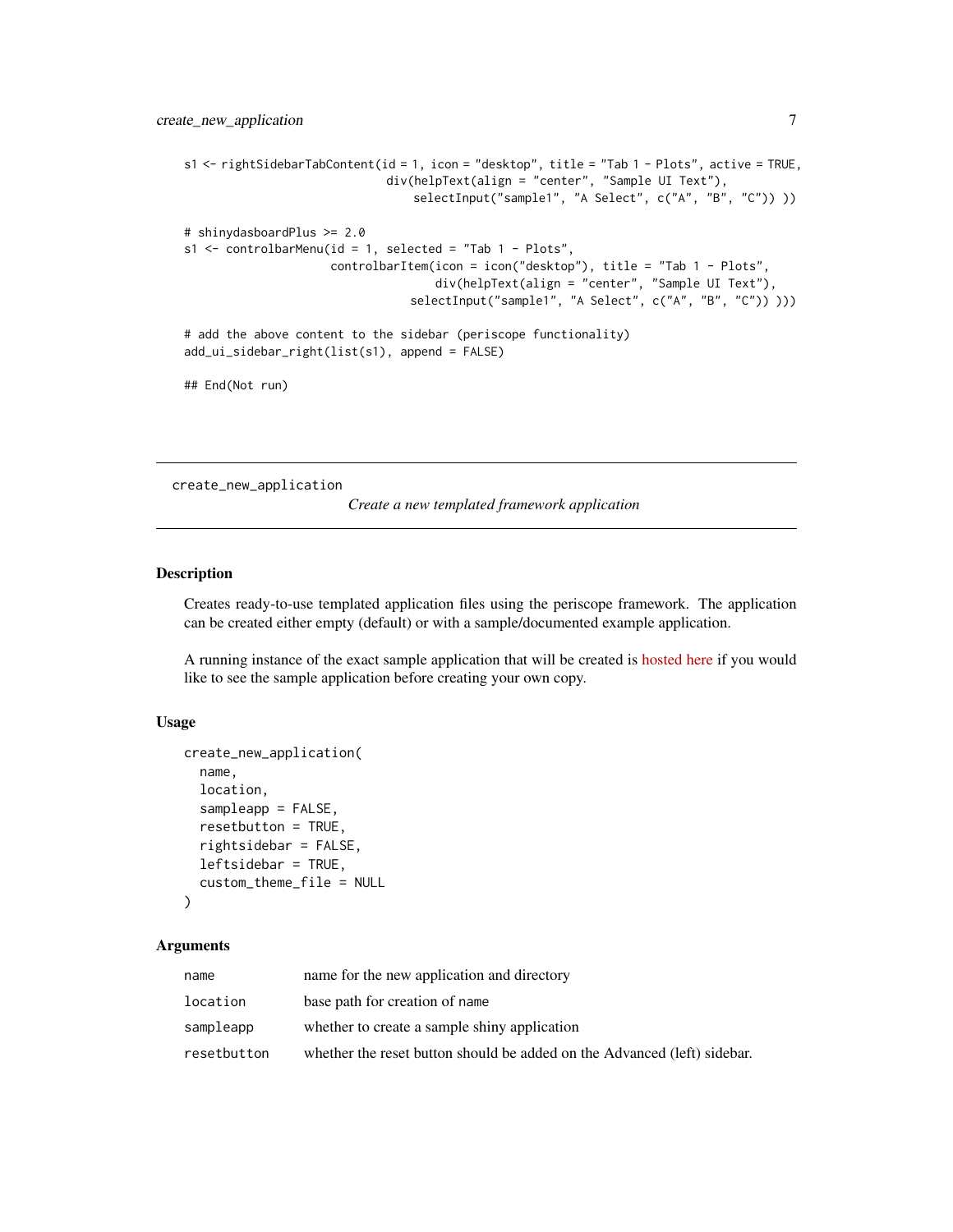<span id="page-7-0"></span>

| rightsidebar      | parameter to set the right sidebar. It can be TRUE/FALSE or a character con-<br>taining the name of a shiny:: $\text{icon}()$ . |
|-------------------|---------------------------------------------------------------------------------------------------------------------------------|
| leftsidebar       | whether the left sidebar should be enabled.                                                                                     |
| custom theme file |                                                                                                                                 |
|                   | location of custom theme settings yaml file. Default value is NULL.                                                             |

#### Name

The name directory must not exist in location. If the code detects that this directory exists it will abort the creation process with a warning and will not create an application template.

Use only filesystem-compatible characters in the name (ideally w/o spaces)

#### Directory Structure

name

-- www (supporting shiny files) -- program (user application) -- -- data (user application data) -- -- fxn (user application function) -- log (log files)

#### File Information

All user application creation and modifications will be done in the **program** directory. The names & locations of the framework-provided .R files should not be changed or the framework will fail to work as expected.

#### *name/program*/ui\_body.R :

Create body UI elements in this file and register them with the framework using a call to [add\\_ui\\_body](#page-2-1)

#### *name/program*/ui\_sidebar.R :

Create sidebar UI elements in this file and register them with the framework using a call to [add\\_ui\\_sidebar\\_basic](#page-4-1) or [add\\_ui\\_sidebar\\_advanced](#page-3-1)

#### *name/program*/ui\_sidebar\_right.R :

Create right sidebar UI elements in this file and register them with the framework using a call to add ui sidebar right

#### *name/program/data* directory :

Use this location for data files. There is a **.gitignore** file included in this directory to prevent accidental versioning of data

#### *name/program*/global.R :

Use this location for code that would have previously resided in global.R and for setting application parameters using set app parameters. Anything placed in this file will be accessible across all user sessions as well as within the UI context.

#### *name/program*/server\_global.R :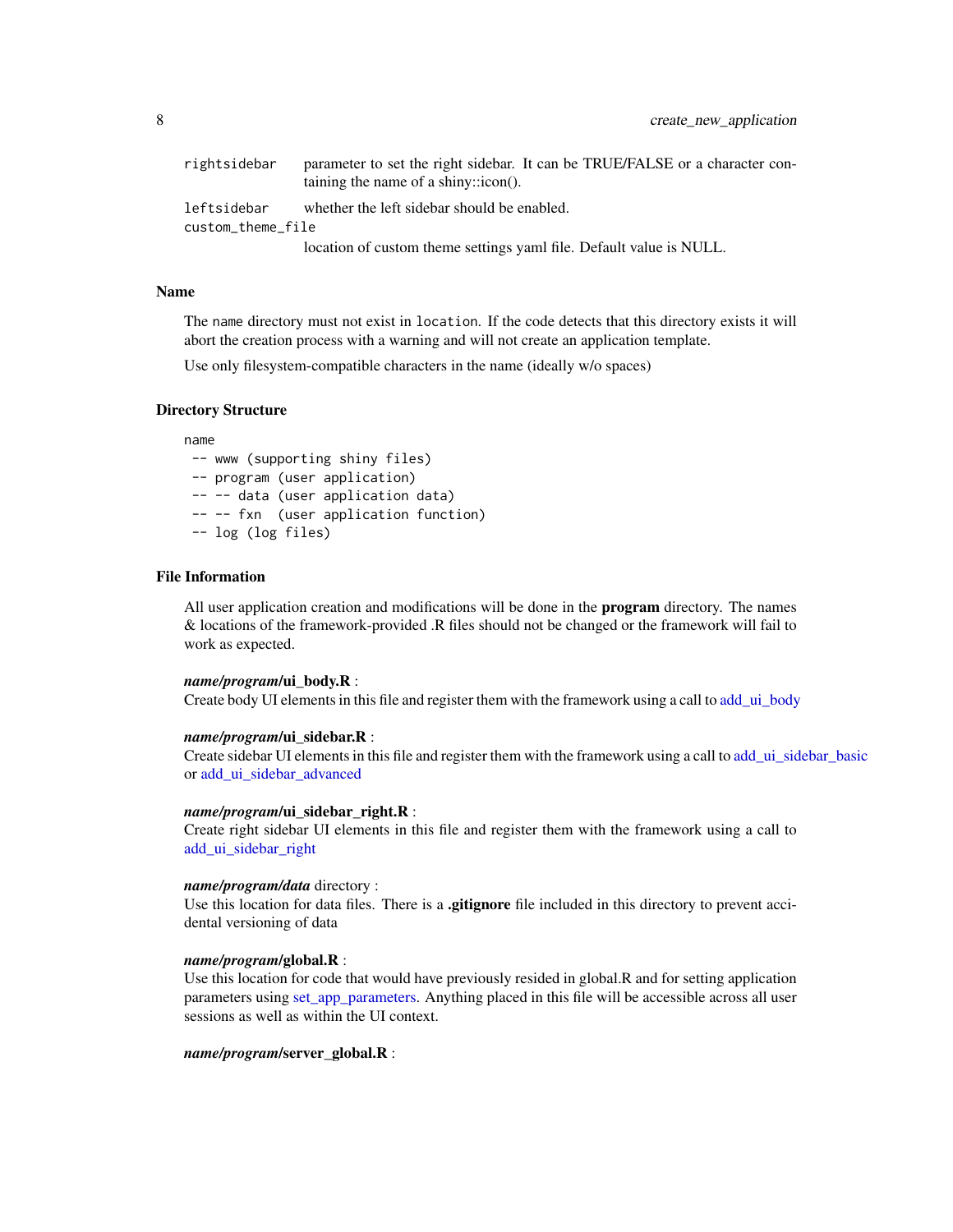# <span id="page-8-0"></span>create\_new\_application 9

Use this location for code that would have previously resided in server.R above (i.e. outside of) the call to shinyServer( $\dots$ ). Anything placed in this file will be accessible across all user sessions.

#### *name/program*/server\_local.R :

Use this location for code that would have previously resided in server.R inside of the call to shinyServer(...). Anything placed in this file will be accessible only within a single user session.

#### *name*/www/periscope\_style.yaml :

This is the application custom styling yaml file. User can update application different parts style using this file.

#### Do not modify the following files:

name\global.R name\server.R name\ui.R name\www\img\loader.gif name\www\img\tooltip.png

#### Right Sidebar

value FALSE --- no sidebar TRUE --- sidebar with default icon ('gears'). "table" --- sidebar with table icon. The character string should be a valid "font-awesome" icon.

#### See Also

[shiny:icon\(\)](#page-0-0) [shinydashboard:dashboardPage\(\)](#page-0-0)

```
# sample app named 'mytestapp' created in a temp dir
create_new_application(name = 'mytestapp', location = tempdir(), sampleapp = TRUE)
# sample app named 'mytestapp' with a right sidebar using a custom icon created in a temp dir
create_new_application(name = 'mytestapp', location = tempdir(), sampleapp = TRUE,
rightsidebar = "table")
# blank app named 'myblankapp' created in a temp dir
create_new_application(name = 'myblankapp', location = tempdir())
# blank app named 'myblankapp' with a green skin created in a temp dir
```

```
create_new_application(name = 'myblankapp', location = tempdir())
# blank app named 'myblankapp' without a left sidebar created in a temp dir
create_new_application(name = 'myblankapp', location = tempdir(), leftsidebar = FALSE)
```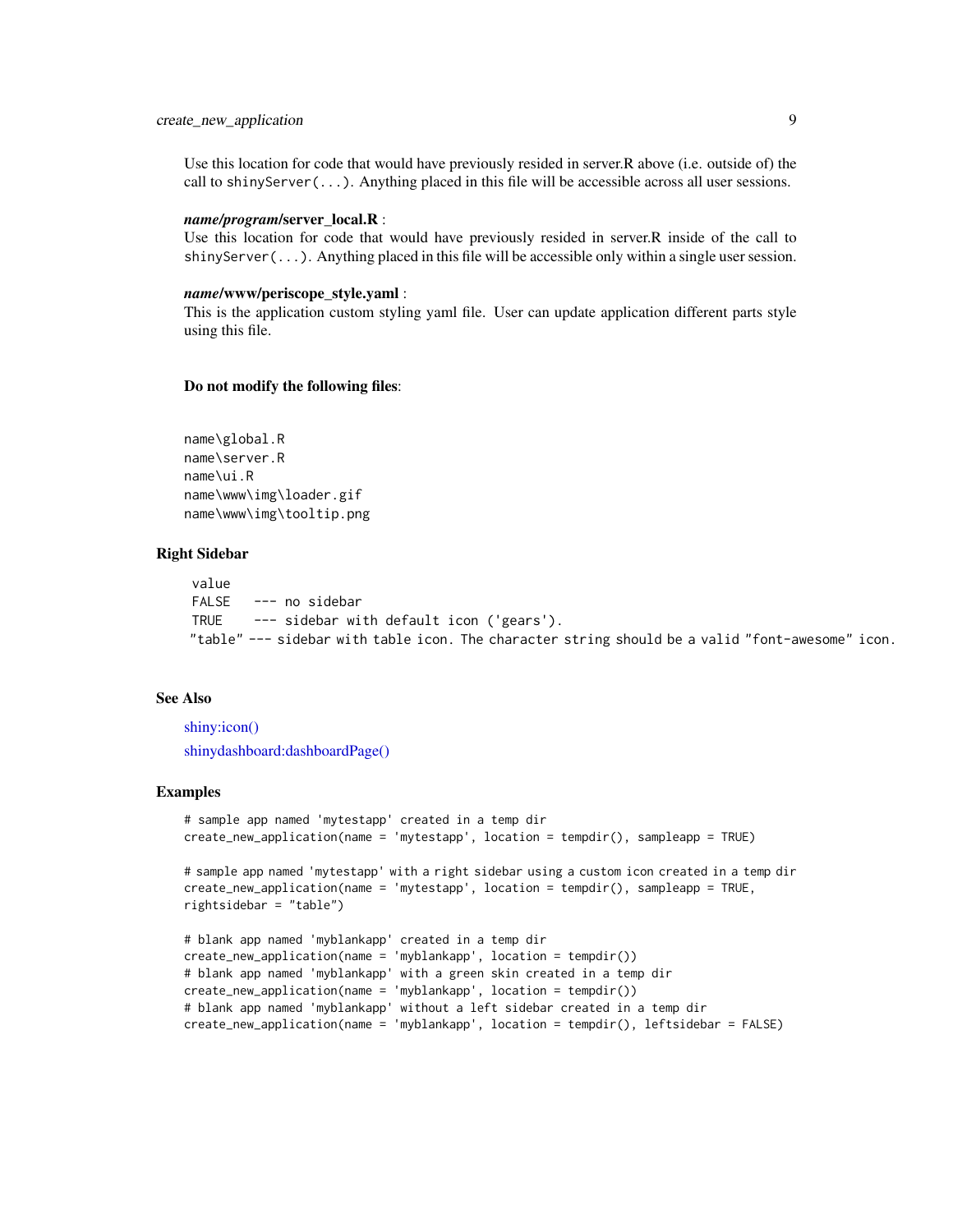<span id="page-9-1"></span><span id="page-9-0"></span>downloadablePlot *downloadablePlot Module*

#### Description

Server-side function for the downloadablePlotUI. This is a custom plot output paired with a linked downloadFile button.

#### Usage

```
downloadablePlot(
```

```
...,
logger,
filenameroot,
aspectratio = 1,
downloadfxns = list(),
visibleplot
```

```
)
```
# Arguments

| .            | free parameters list for shiny to pass session variables based on the module<br>call(session, input, output) variables. <i>Note</i> : The first argument of this function<br>must be the ID of the Module's UI element |
|--------------|------------------------------------------------------------------------------------------------------------------------------------------------------------------------------------------------------------------------|
| logger       | logger to use                                                                                                                                                                                                          |
| filenameroot | the base text used for user-downloaded file - can be either a character string or a<br>reactive expression returning a character string                                                                                |
| aspectratio  | the downloaded chart image width: height ratio (ex: $1 = \text{square}, 1.3 = 4:3, 0.5$ )<br>$= 1:2$ ). Where not applicable for a download type it is ignored (e.g. data, html<br>downloads)                          |
| downloadfxns | a <b>named</b> list of functions providing download images or data tables as return<br>values. The names for the list should be the same names that were used when<br>the plot UI was created.                         |
| visibleplot  | function or reactive expression providing the plot to display as a return value.<br>This function should require no input parameters.                                                                                  |

### **Notes**

When there are no values to download in any of the linked downloadfxns the button will be hidden as there is nothing to download.

#### Shiny Usage

This function is not called directly by consumers - it is accessed in server.R using the same id provided in downloadablePlotUI:

downloadablePlot(id, logger, filenameroot, downloadfxns, visibleplot)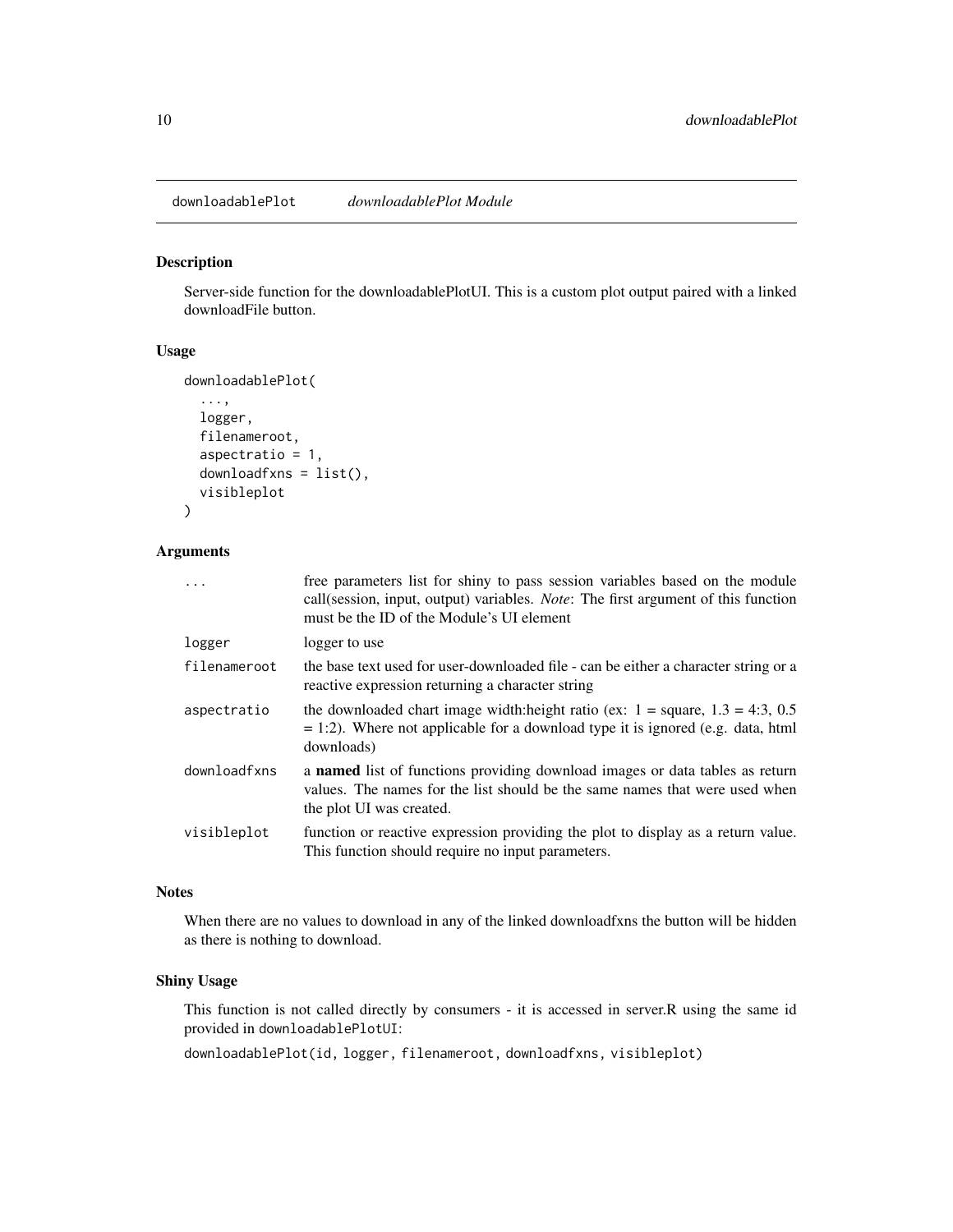# <span id="page-10-0"></span>downloadablePlotUI 11

# See Also

[downloadablePlotUI](#page-10-1)

## Examples

```
# Inside server_local.R
# downloadablePlot("object_id1",
# logger = ss_userAction.Log,
```

```
# filenameroot = "mydownload1",
# aspectratio = 1.33,
# downloadfxns = list(png = myplotfxn, tsv = mydatafxn),
# visibleplot = myplotfxn)
```
<span id="page-10-1"></span>downloadablePlotUI *downloadablePlot UI*

#### Description

Creates a custom plot output that is paired with a linked downloadFile button. This module is compatible with ggplot2, grob and lattice produced graphics.

# Usage

```
downloadablePlotUI(
  id,
  downloadtypes = c("png"),
  download_hovertext = NULL,
 width = "100%",
  height = "400px",
 btn_halign = "right",
 btn_valign = "bottom",
 btn_overlap = TRUE,
  clickOpts = NULL,
 hoverOpts = NULL,
 brushOpts = NULL
)
```

| id                 | character id for the object                        |  |
|--------------------|----------------------------------------------------|--|
|                    | download types vector of values for download types |  |
| download_hovertext |                                                    |  |
|                    | download button tooltip hover text                 |  |
| width              | plot width (any valid css size value)              |  |
| height             | plot height (any valid css size value)             |  |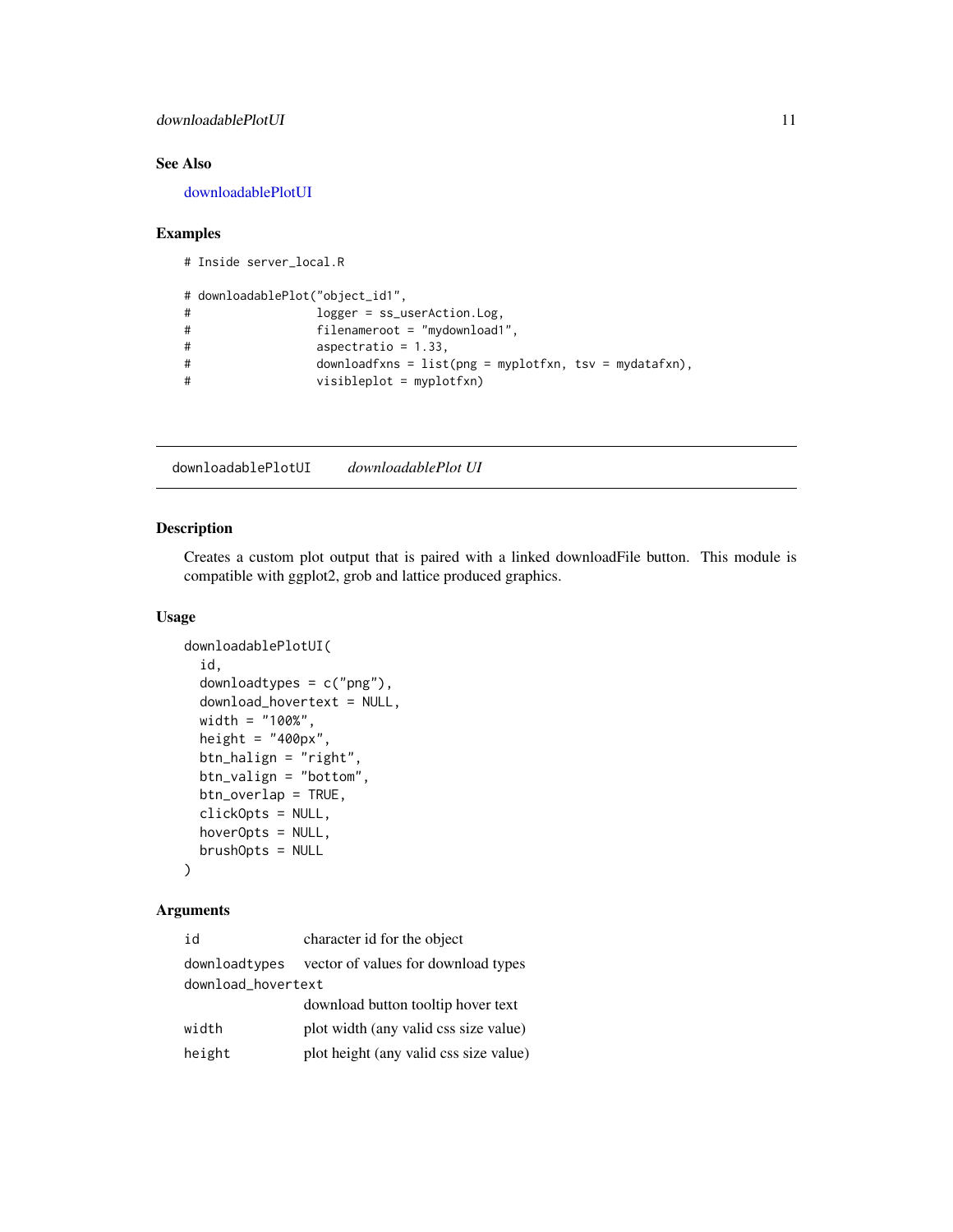<span id="page-11-0"></span>

| btn_halign  | horizontal position of the download button ("left", "center", "right")                                                                                                                                                                                |
|-------------|-------------------------------------------------------------------------------------------------------------------------------------------------------------------------------------------------------------------------------------------------------|
| btn_valign  | vertical position of the download button ("top", "bottom")                                                                                                                                                                                            |
| btn_overlap | whether the button should appear on top of the bottom of the plot area to save<br>on vertical space (there is often a blank area where a button can be overlayed<br>instead of utilizing an entire horizontal row for the button below the plot area) |
| click0pts   | NULL or an object created by the clickOpts function                                                                                                                                                                                                   |
| hoverOpts   | NULL or an object created by the hoverOpts function                                                                                                                                                                                                   |
| brushOpts   | NULL or an object created by the brushOpts function                                                                                                                                                                                                   |

# Example

```
downloadablePlotUI("myplotID",c("png","csv"),"Download Plot or Data","300px")
```
### Notes

When there is nothing to download in any of the linked downloadfxns the button will be hidden as there is nothing to download.

This module is NOT compatible with the built-in (base) graphics *(such as basic plot, etc.)* because they cannot be saved into an object and are directly output by the system at the time of creation.

# Shiny Usage

Call this function at the place in ui.R where the plot should be placed.

Paired with a call to downloadablePlot(id,...) in server.R

# See Also

[downloadablePlot](#page-9-1) [downloadFileButton](#page-16-1) [clickOpts](#page-0-0) [hoverOpts](#page-0-0) [brushOpts](#page-0-0)

```
# Inside ui_body.R or ui_sidebar.R
downloadablePlotUI("object_id1",
                  downloadtypes = c("png", "csv"),
                   download_hovertext = "Download the plot and data here!",
                  height = "500px",
                  btn_halign = "left")
```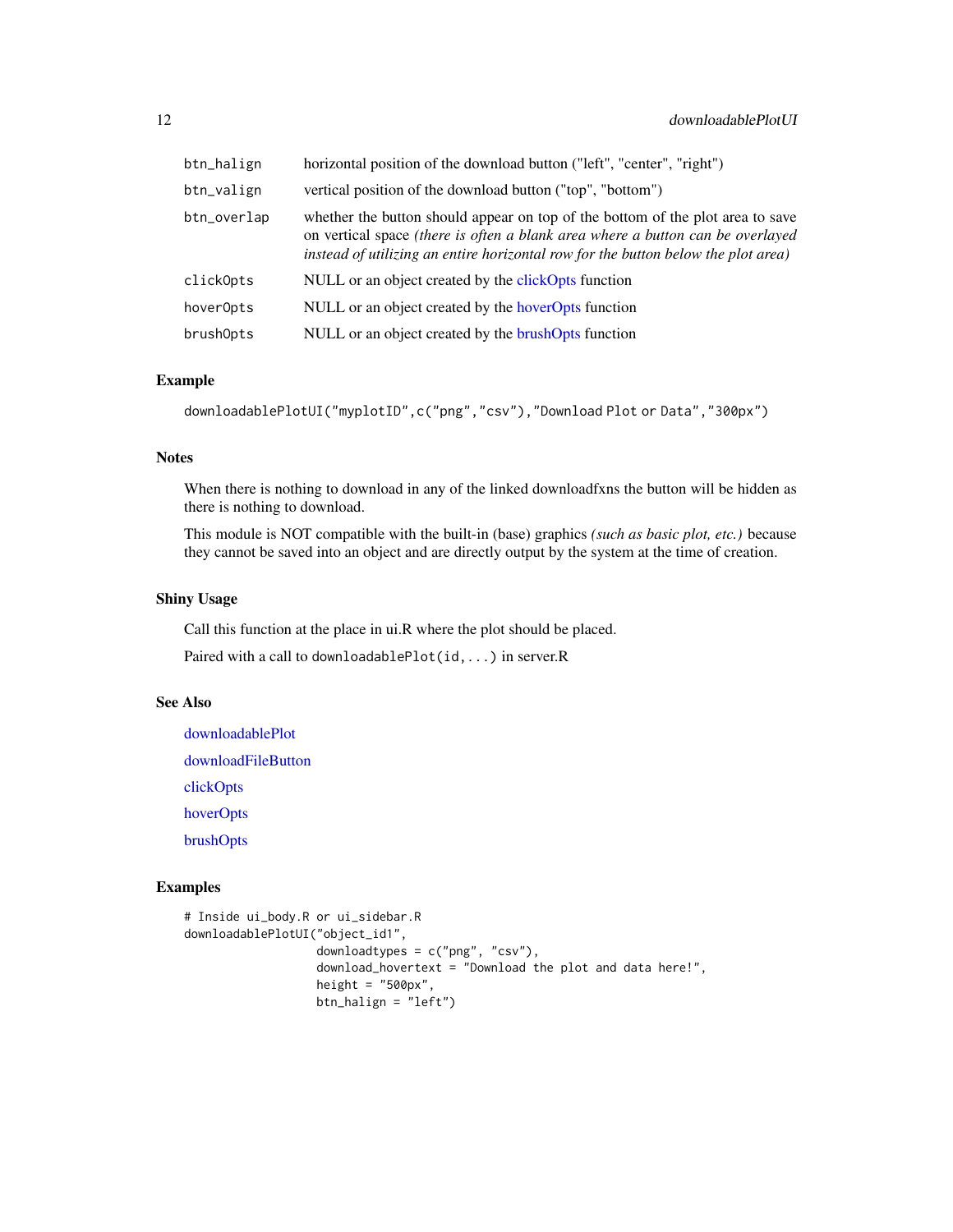# <span id="page-12-1"></span><span id="page-12-0"></span>Description

Server-side function for the downloadableTableUI. This is a custom high-functionality table paired with a linked downloadFile button.

#### Usage

```
downloadableTable(
  ...,
 logger,
  filenameroot,
  downloaddatafxns = list(),
  tabledata,
  selection = NULL
)
```
#### Arguments

| $\ddots$         | free parameters list to pass table customization options. See example below.<br><i>Note:</i> The first argument of this function must be the ID of the Module's UI<br>element |
|------------------|-------------------------------------------------------------------------------------------------------------------------------------------------------------------------------|
| logger           | logger to use                                                                                                                                                                 |
| filenameroot     | the base text used for user-downloaded file - can be either a character string or a<br>reactive expression returning a character string                                       |
| downloaddatafxns |                                                                                                                                                                               |
|                  | a <b>named</b> list of functions providing the data as return values. The names for the<br>list should be the same names that were used when the table UI was created.        |
| tabledata        | function or reactive expression providing the table display data as a return value.<br>This function should require no input parameters.                                      |
| selection        | function or reactive expression providing the row_ids of the rows that should be<br>selected                                                                                  |

#### Details

Generated table can highly customized using function ?DT::datatable same arguments except for 'options' and 'selection' parameters.

For 'options' user can pass the same ?DT::datatable options using the same names and values one by one separated by comma.

For 'selection' parameter it can be either a function or reactive expression providing the row\_ids of the rows that should be selected.

Also, user can apply the same provided ?DT::formatCurrency columns formats on passed dataset using format functions names as keys and their options as a list.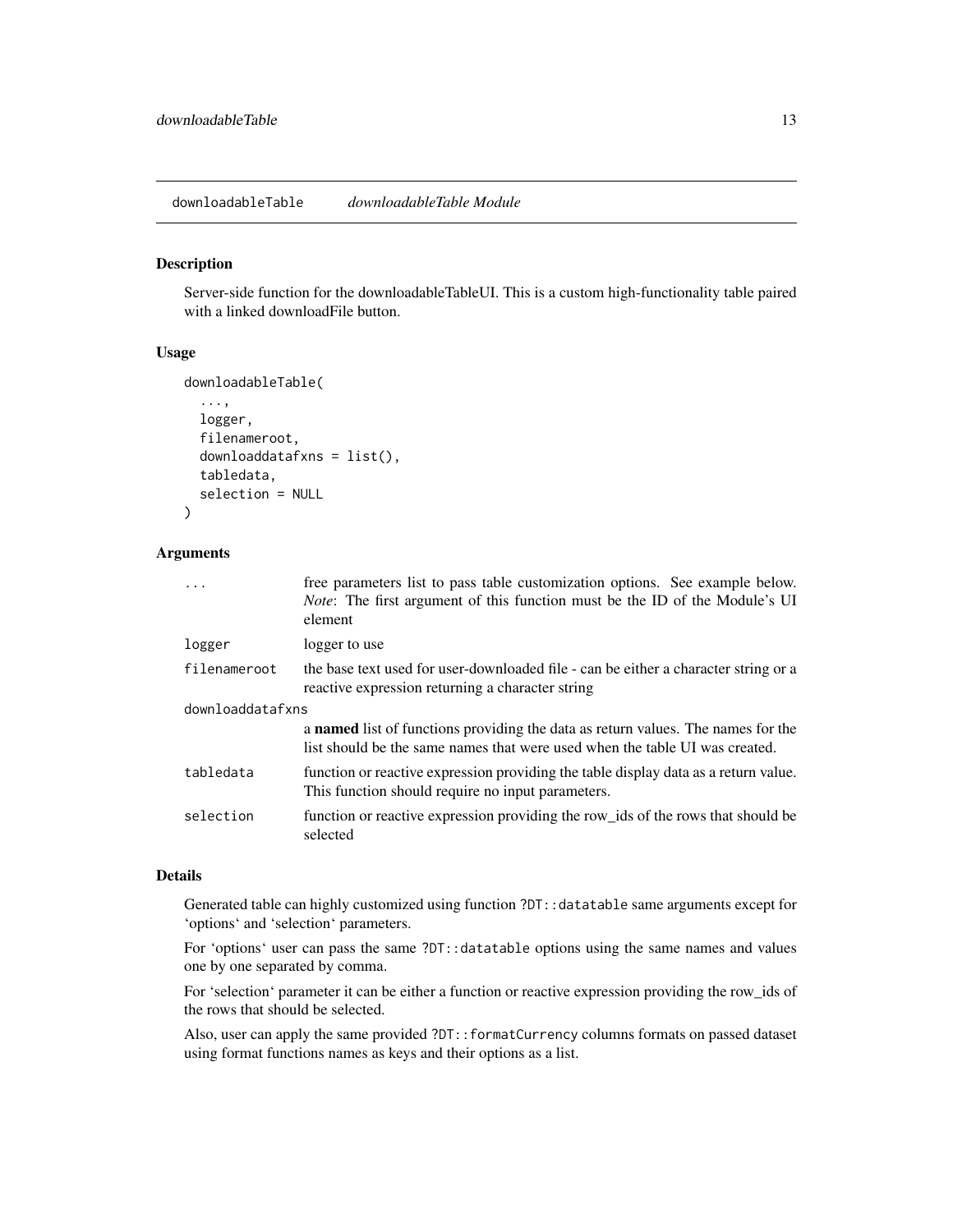#### <span id="page-13-0"></span>Value

Reactive expression containing the currently selected rows in the display table

#### **Notes**

- When there are no rows to download in any of the linked downloaddatafxns the button will be hidden as there is nothing to download.
- selection parameter has different usage than DT::datatable selection option. See parameters usage section.
- DT::datatable options editable, width and height are not supported

#### Shiny Usage

This function is not called directly by consumers - it is accessed in server.R using the same id provided in downloadableTableUI:

downloadableTable(id, logger, filenameroot, downloaddatafxns, tabledata, rownames, caption, selection)

*Note*: calling module server returns the reactive expression containing the currently selected rows in the display table.

# See Also

[downloadableTableUI](#page-14-1)

```
# Inside server_local.R
```

```
# selectedrows <- downloadableTable(
# "object_id1",
# logger = ss_userAction.Log,
# filenameroot = "mydownload1",
# downloaddatafxns = list(csv = mydatafxn1, tsv = mydatafxn2),
# tabledata = mydatafxn3,
# rownames = FALSE,
# caption = "This is a great table! By: Me",
# selection = mydataRowIds,
# colnames = c("Area", "Delta", "Increase"),
# filter = "bottom",
# width = "150px",
# height = "50px",
# extensions = 'Buttons',
# plugins = 'natural',
# editable = TRUE,
# dom = 'Bfrtip',
# buttons = c('copy', 'csv', 'excel', 'pdf', 'print'),
# formatStyle = list(columns = c('Area'), color = 'red'),
# formatStyle = list(columns = c('Increase'), color = DT::styleInterval(0, c('red', 'green'))),
# formatCurrency = list(columns = c('Delta')))
```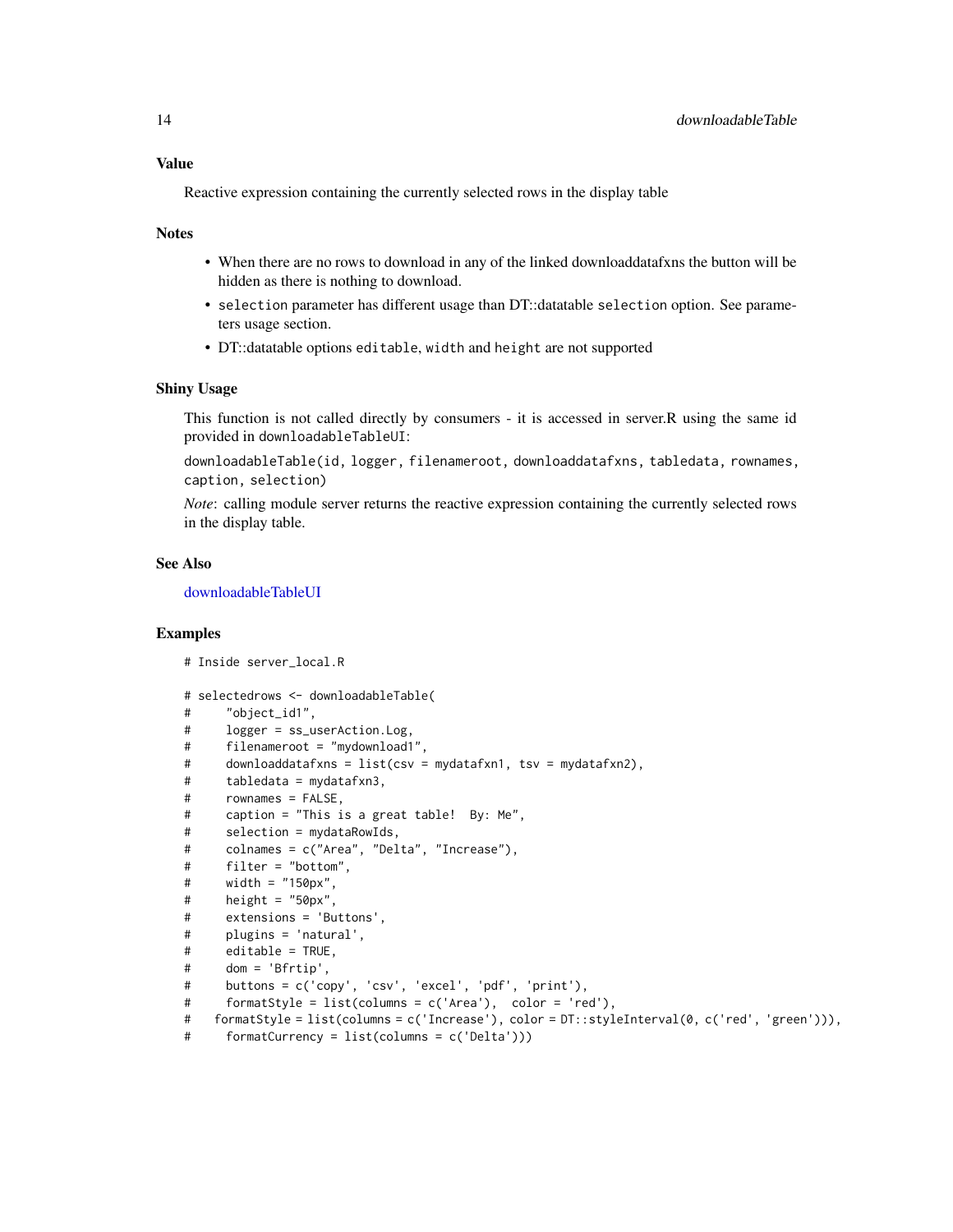<span id="page-14-0"></span># selectedrows is the reactive return value, captured for later use

<span id="page-14-1"></span>downloadableTableUI *downloadableTable UI*

#### Description

Creates a custom high-functionality table paired with a linked downloadFile button. The table has search and highlight functionality, infinite scrolling, sorting by columns and returns a reactive dataset of selected items.

#### Usage

```
downloadableTableUI(
  id,
  downloadtypes = c("csv"),
  hovertext = NULL,
  contentHeight = "200px",
  singleSelect = FALSE
)
```
# Arguments

| id            | character id for the object                                                                                           |
|---------------|-----------------------------------------------------------------------------------------------------------------------|
| downloadtypes | vector of values for data download types                                                                              |
| hovertext     | download button tooltip hover text                                                                                    |
| contentHeight | viewable height of the table (any valid css size value)                                                               |
| singleSelect  | whether the table should only allow a single row to be selected at a time (FALSE)<br>by default allows multi-select). |

#### Table Features

- Consistent styling of the table
- downloadFile module button functionality built-in to the table
- Ability to show different data from the download data
- Table is automatically fit to the window size with infinite y-scrolling
- Table search functionality including highlighting built-in
- Multi-select built in, including reactive feedback on which table items are selected

```
downloadableTableUI("mytableID",c("csv","tsv"),"Click Here","300px")
```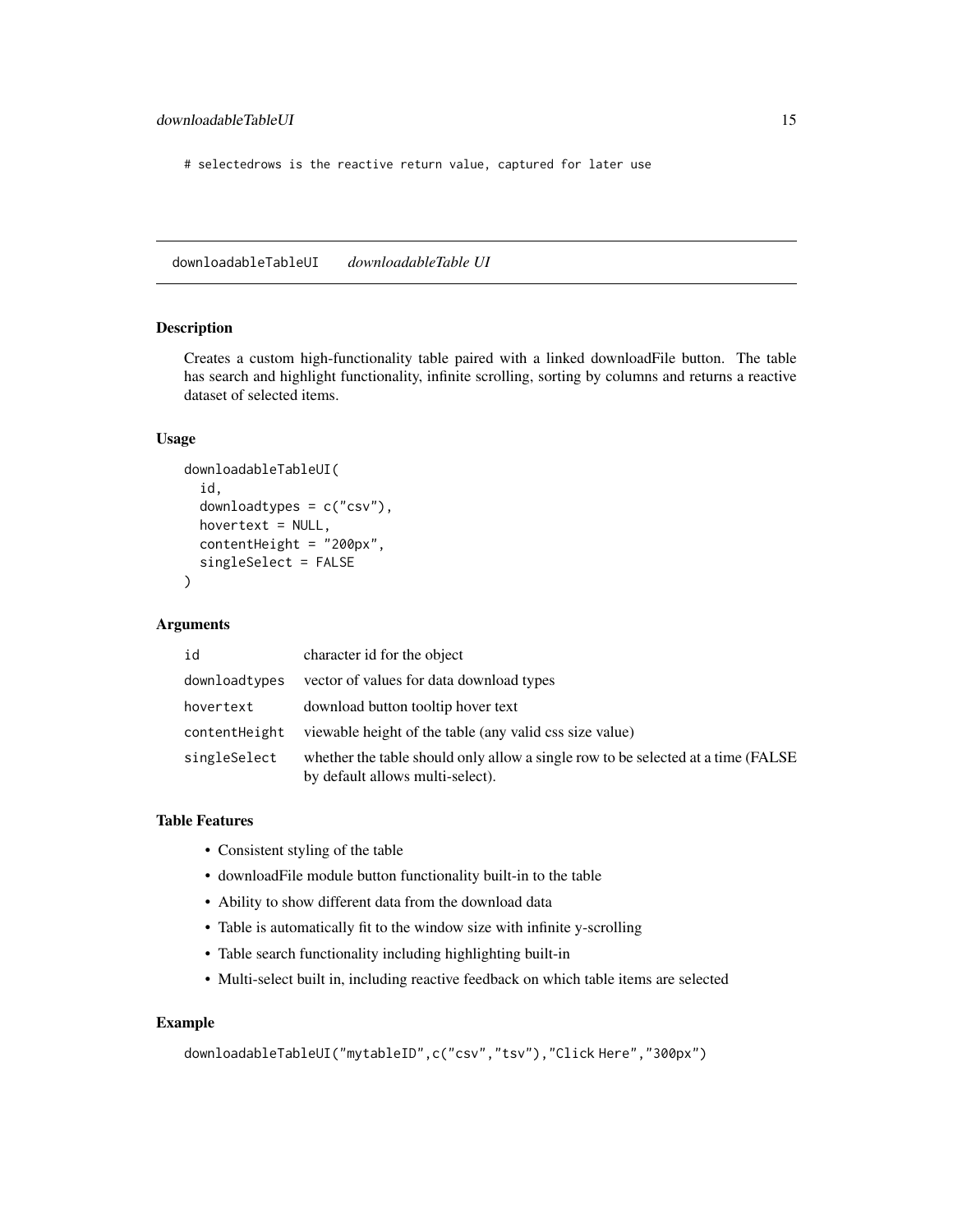#### <span id="page-15-0"></span>**Notes**

When there are no rows to download in any of the linked downloaddatafxns the button will be hidden as there is nothing to download.

# Shiny Usage

Call this function at the place in ui.R where the table should be placed.

Paired with a call to downloadableTable(id,...) in server.R

## See Also

[downloadableTable](#page-12-1)

[downloadFileButton](#page-16-1)

# Examples

```
# Inside ui_body.R or ui_sidebar.R
downloadableTableUI("object_id1",
                    downloadtypes = c("csv", "tsv"),
                    hovertext = "Download the data here!",
                    contentHeight = "300px",
                    singleSelect = FALSE)
```
<span id="page-15-1"></span>downloadFile *downloadFile Module*

# Description

Server-side function for the downloadFileButton. This is a custom high-functionality button for file downloads supporting single or multiple download types. The server function is used to provide the data for download.

#### Usage

```
downloadFile(..., logger, filenameroot, datafxns = list(), aspectratio = 1)
```

| $\cdot$      | free parameters list for shiny to pass session variables based on the module<br>call(session, input, output) variables. <i>Note</i> : The first argument of this function<br>must be the ID of the Module's UI element |
|--------------|------------------------------------------------------------------------------------------------------------------------------------------------------------------------------------------------------------------------|
| logger       | logger to use                                                                                                                                                                                                          |
| filenameroot | the base text used for user-downloaded file - can be either a character string or a<br>reactive expression that returns a character string                                                                             |
| datafxns     | a <b>named</b> list of functions providing the data as return values. The names for the<br>list should be the same names that were used when the button UI was created.                                                |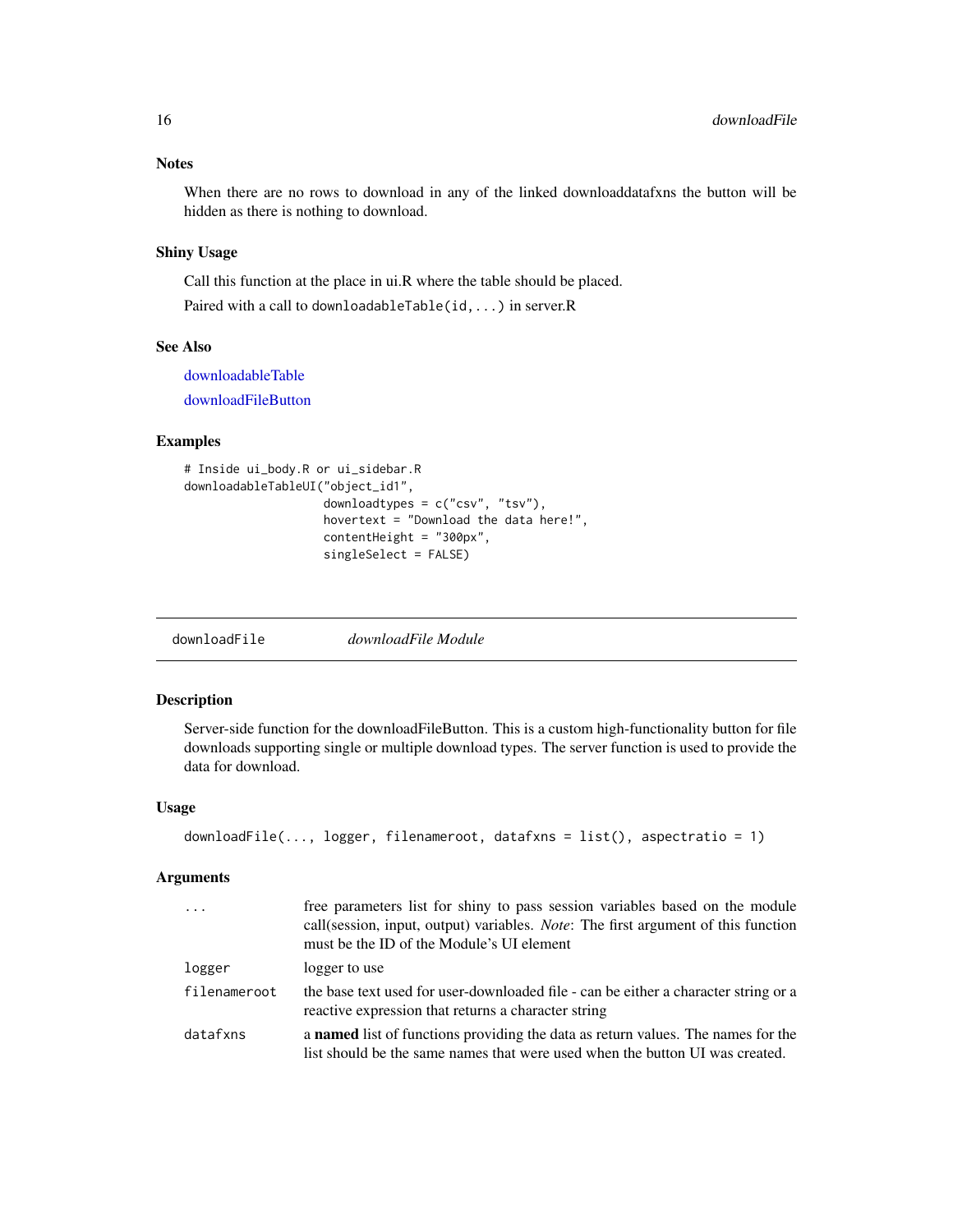<span id="page-16-0"></span>aspectratio the downloaded chart image width:height ratio (ex:  $1 =$  square,  $1.3 = 4:3$ ,  $0.5 =$ 1:2). Where not applicable for a download type it is ignored (e.g. data downloads).

## Shiny Usage

This function is not called directly by consumers - it is accessed in server.R using the same id provided in downloadFileButton:

downloadFile(id, logger, filenameroot, datafxns)

#### See Also

[downloadFileButton](#page-16-1) [downloadFile\\_ValidateTypes](#page-18-1) [downloadFile\\_AvailableTypes](#page-18-2)

#### Examples

```
# Inside server_local.R
#single download type
# downloadFile("object_id1",
# logger = ss_userAction.Log,
# filenameroot = "mydownload1",
# datafxns = list(csv = mydatafxn1),
# aspectratio = 1)
#multiple download types
# downloadFile("object_id2",
# logger = ss_userAction.Log,
# filenameroot = "mytype2",
# datafxns = list(csv = mydatafxn1, xlsx = mydatafxn2),
# aspectratio = 1)
```
<span id="page-16-1"></span>downloadFileButton *downloadFileButton UI*

#### Description

Creates a custom high-functionality button for file downloads with two states - single download type or multiple-download types. The button image and pop-up menu (if needed) are set accordingly. A tooltip can also be set for the button.

#### Usage

```
downloadFileButton(id, downloadtypes = c("csv"), hovertext = NULL)
```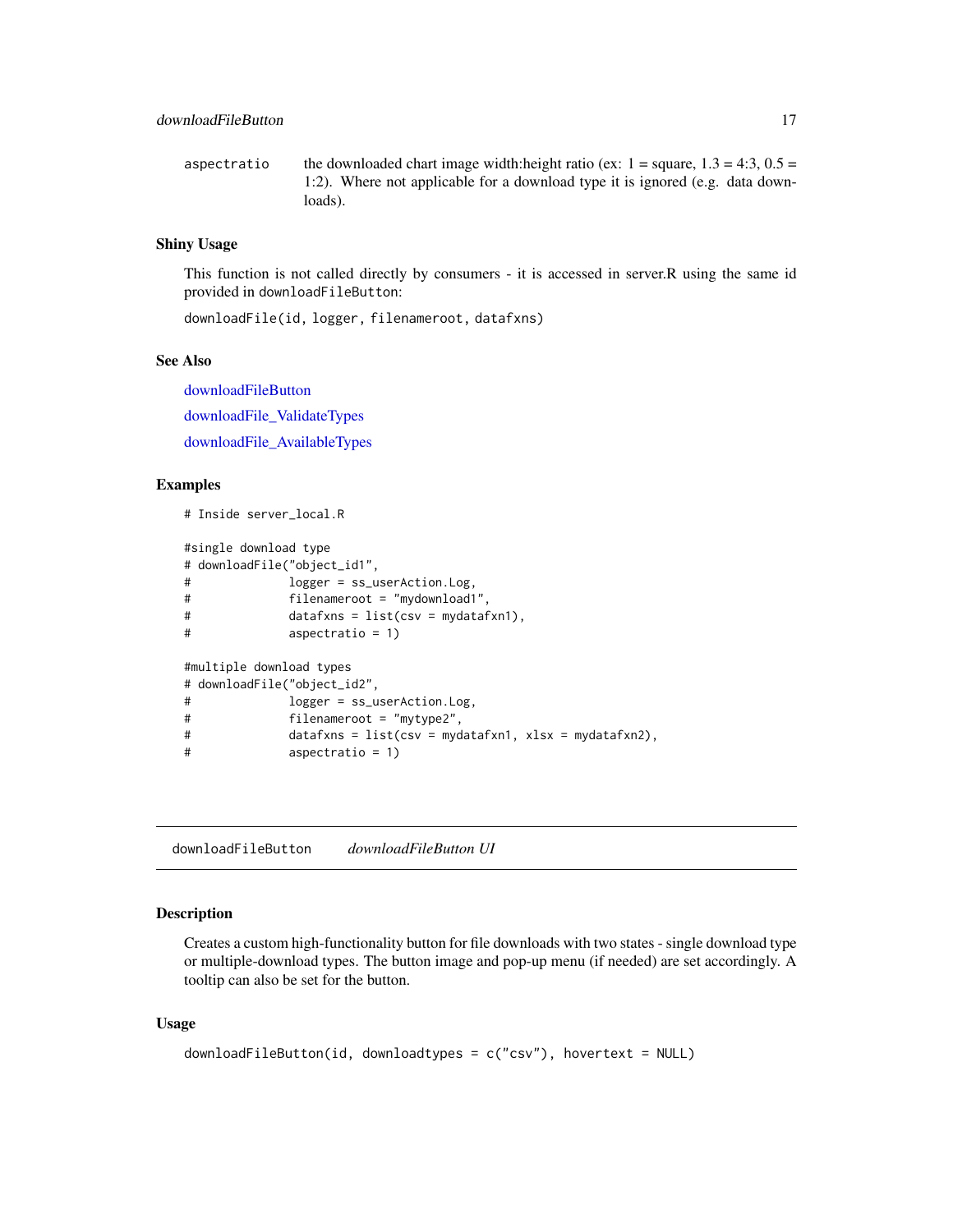#### <span id="page-17-0"></span>**Arguments**

| id        | character id for the object                             |
|-----------|---------------------------------------------------------|
|           | download types vector of values for data download types |
| hovertext | tooltip hover text                                      |

# Button Features

- Consistent styling of the button, including a hover tooltip
- Single or multiple types of downloads
- Ability to download different data for each type of download

# Example

```
downloadFileUI("mybuttonID1",c("csv","tsv"),"Click Here") downloadFileUI("mybuttonID2","csv","Click
to download")
```
#### Shiny Usage

Call this function at the place in ui.R where the button should be placed.

It is paired with a call to downloadFile(id,...) in server.R

#### See Also

[downloadFile](#page-15-1) [downloadFile\\_ValidateTypes](#page-18-1) [downloadFile\\_AvailableTypes](#page-18-2)

```
# Inside ui_body.R or ui_sidebar.R
```

```
#single download type
downloadFileButton("object_id1",
                   downloadtypes = c("csv"),
                   hovertext = "Button 1 Tooltip")
```

```
#multiple download types
downloadFileButton("object_id2",
                  downloadtypes = c("csv", "tsv"),
                  hovertext = "Button 2 Tooltip")
```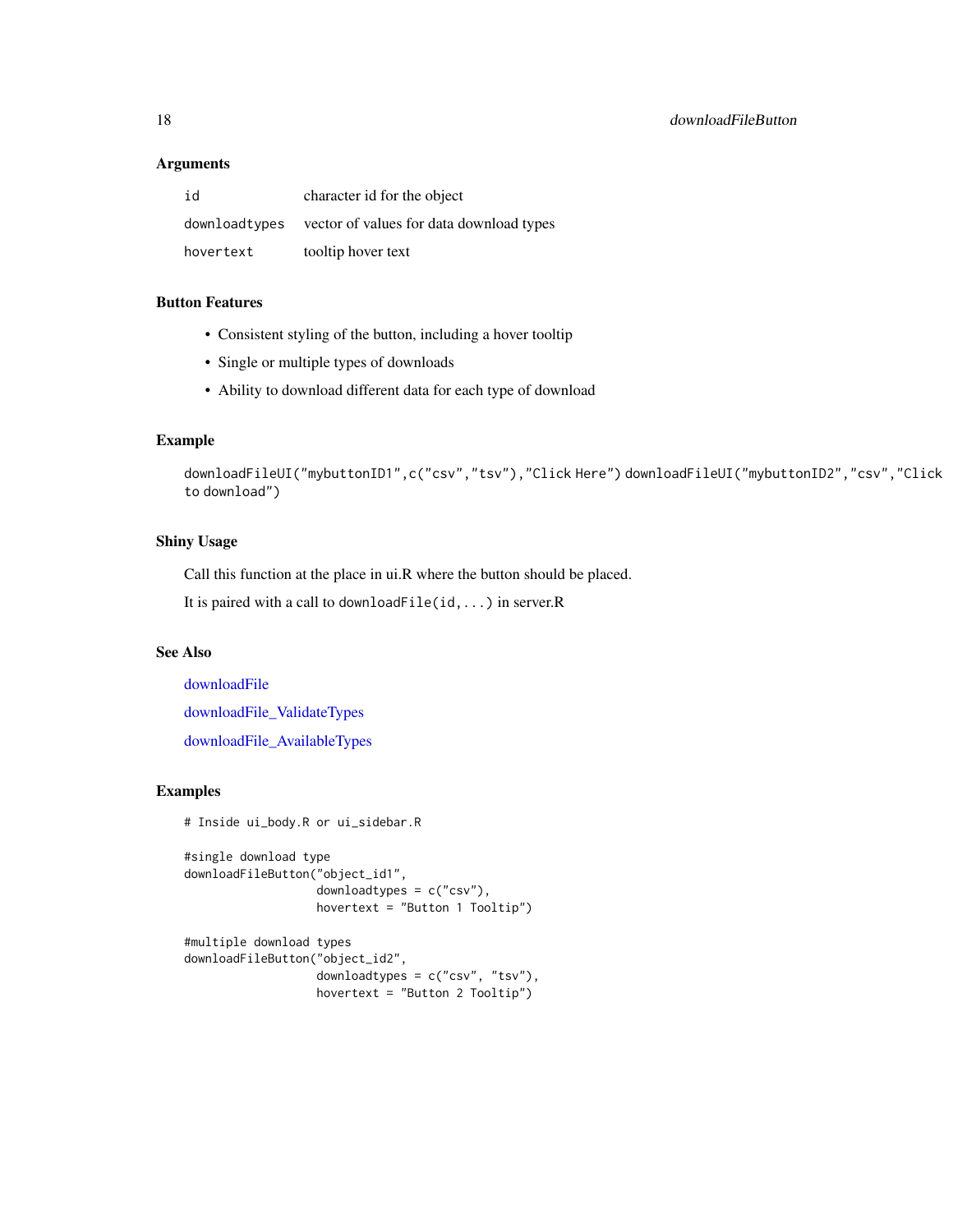<span id="page-18-2"></span><span id="page-18-0"></span>downloadFile\_AvailableTypes

*downloadFile Helper*

# Description

Returns a list of all supported types

#### Usage

downloadFile\_AvailableTypes()

# Value

a vector of all supported types

# See Also

[downloadFileButton](#page-16-1) [downloadFile](#page-15-1)

```
downloadFile_ValidateTypes
```
*downloadFile Helper*

# Description

Checks a given list of file types and warns if an invalid type is included

# Usage

downloadFile\_ValidateTypes(types)

#### Arguments

types list of types to test

# Value

the list input given in types

```
downloadFile_ValidateTypes(c("csv","tsv"))
```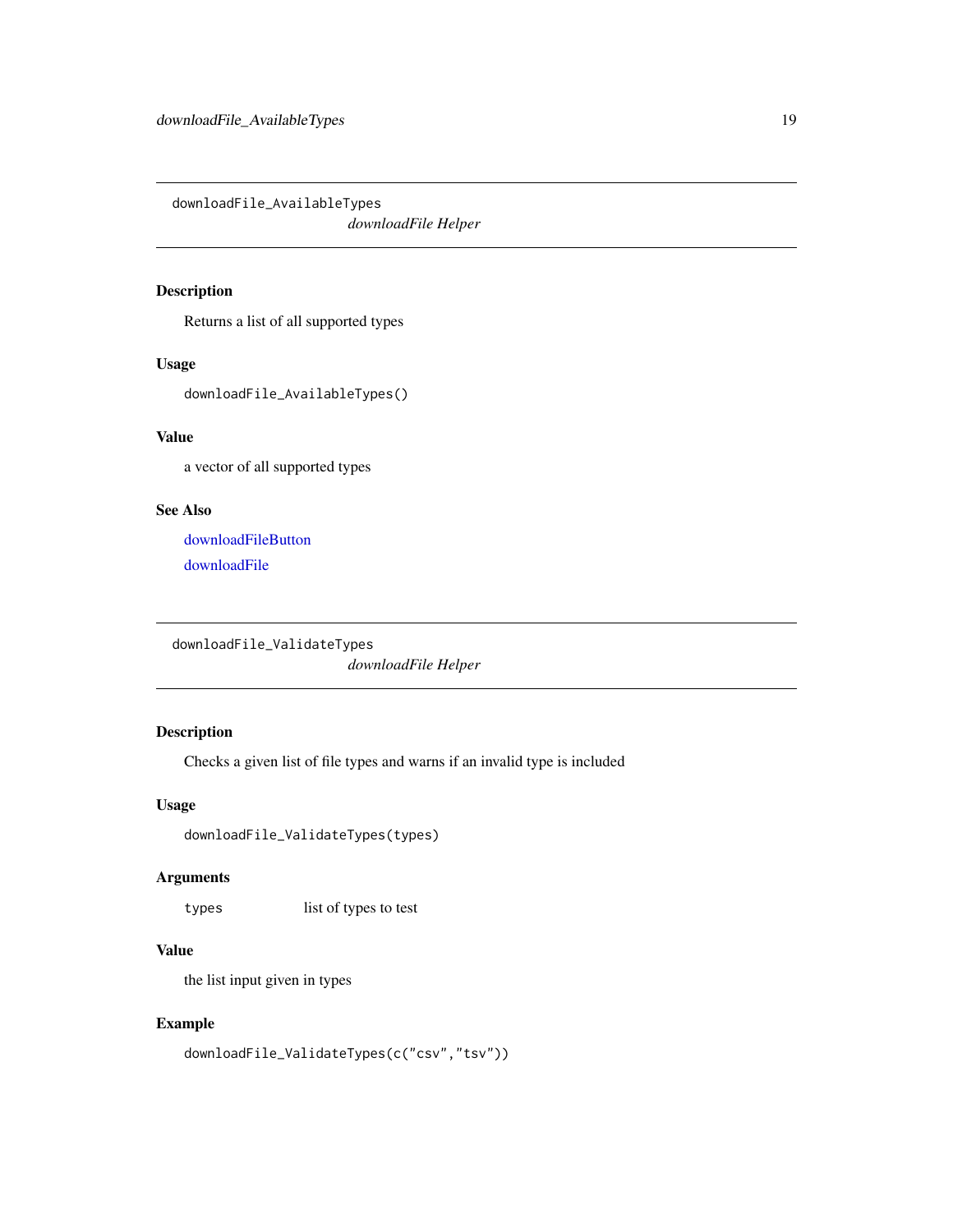# See Also

[downloadFileButton](#page-16-1) [downloadFile](#page-15-1)

<span id="page-19-1"></span>get\_url\_parameters *Get URL Parameters*

#### Description

This function returns any url parameters passed to the application as a named list. Keep in mind url parameters are always user-session scoped

#### Usage

get\_url\_parameters(session)

#### Arguments

session shiny session object

#### Value

named list of url parameters and values. List may be empty if no URL parameters were passed when the application instance was launched.

logging-entrypoints *Entry points for logging actions*

#### Description

Generate a log record and pass it to the logging system.

#### Usage

 $logdebug(msg, ..., logger = "")$  $loginfo(msg, ..., logger = "")$  $logwarn(msg, ..., logger = "")$  $logerror(msg, ..., logger = "")$ 

<span id="page-19-0"></span>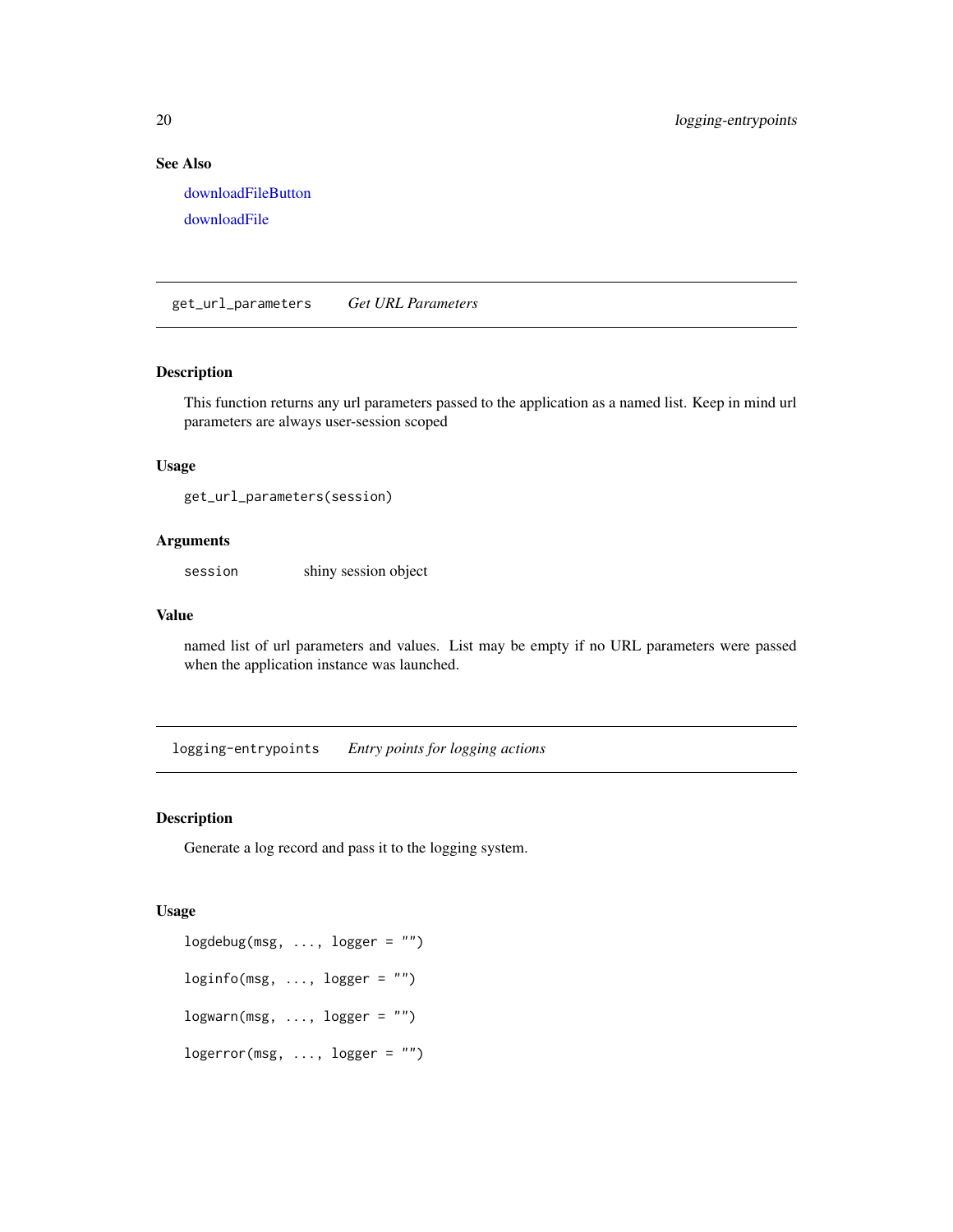#### <span id="page-20-0"></span>periscope 21

#### **Arguments**

| msg    | the textual message to be output, or the format for the  arguments                                         |
|--------|------------------------------------------------------------------------------------------------------------|
| .      | if present, msg is interpreted as a format and the  values are passed to it to<br>form the actual message. |
| logger | the name of the logger to which we pass the record                                                         |

#### Details

A log record gets timestamped and will be independently formatted by each of the handlers handling it.

Leading and trailing whitespace is stripped from the final message.

periscope *Periscope Shiny Application Framework*

## Description

This package supports a ui-standardized environment as well as a variety of convenience functions for shiny applications. Base reusable functionality as well as UI paradigms are included to ensure a consistent user experience regardless of application or developer.

#### Details

A gallery of example apps is hosted at [http://periscopeapps.org](http://periscopeapps.org:3838)

### Function Overview

*Create a new framework application instance:* [create\\_new\\_application](#page-6-1)

*Set application parameters in program/global.R:* [set\\_app\\_parameters](#page-21-1)

*Get any url parameters passed to the application:* [get\\_url\\_parameters](#page-19-1)

*Register user-created UI objects to the requisite application locations:* [add\\_ui\\_sidebar\\_basic](#page-4-1) [add\\_ui\\_sidebar\\_advanced](#page-3-1) [add\\_ui\\_sidebar\\_right](#page-5-1) [add\\_ui\\_body](#page-2-1) *Included shiny modules with a customized UI:* [downloadFileButton](#page-16-1)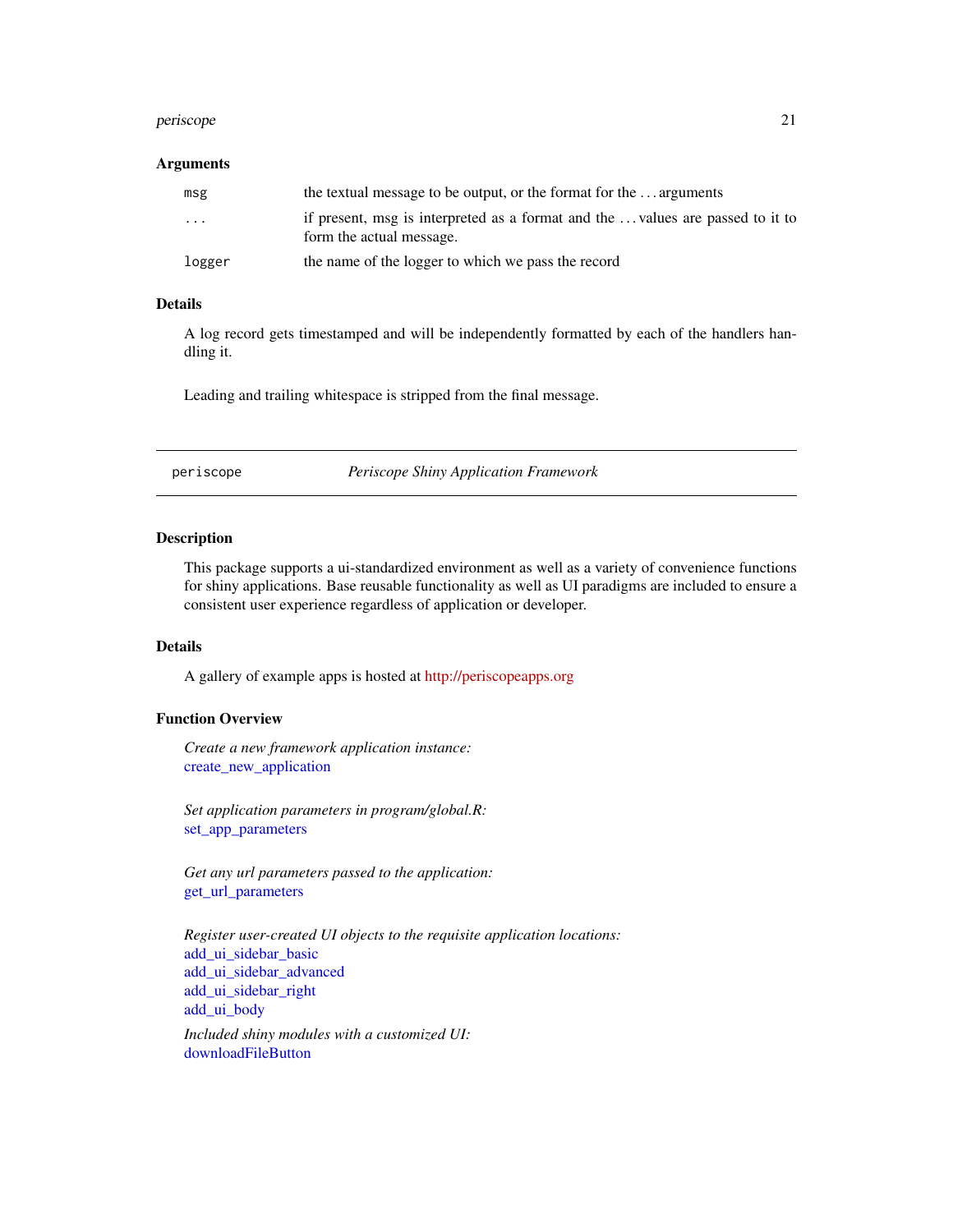<span id="page-21-0"></span>[downloadableTableUI](#page-14-1) [downloadablePlotUI](#page-10-1)

*High-functionality standardized tooltips:* [ui\\_tooltip](#page-22-1)

# More Information

browseVignettes(package = 'periscope')

remove\_reset\_button *Remove the reset button from an existing application.*

# Description

Remove the reset button from an existing application.

#### Usage

```
remove_reset_button(location)
```
# Arguments

location path of the existing application.

<span id="page-21-1"></span>set\_app\_parameters *Set Application Parameters*

# Description

This function sets global parameters customizing the shiny application.

#### Usage

```
set_app_parameters(
  title,
  titleinfo = NULL,
  loglevel = "DEBUG",
  showlog = TRUE,
  app\_version = "1.0.0"\mathcal{E}
```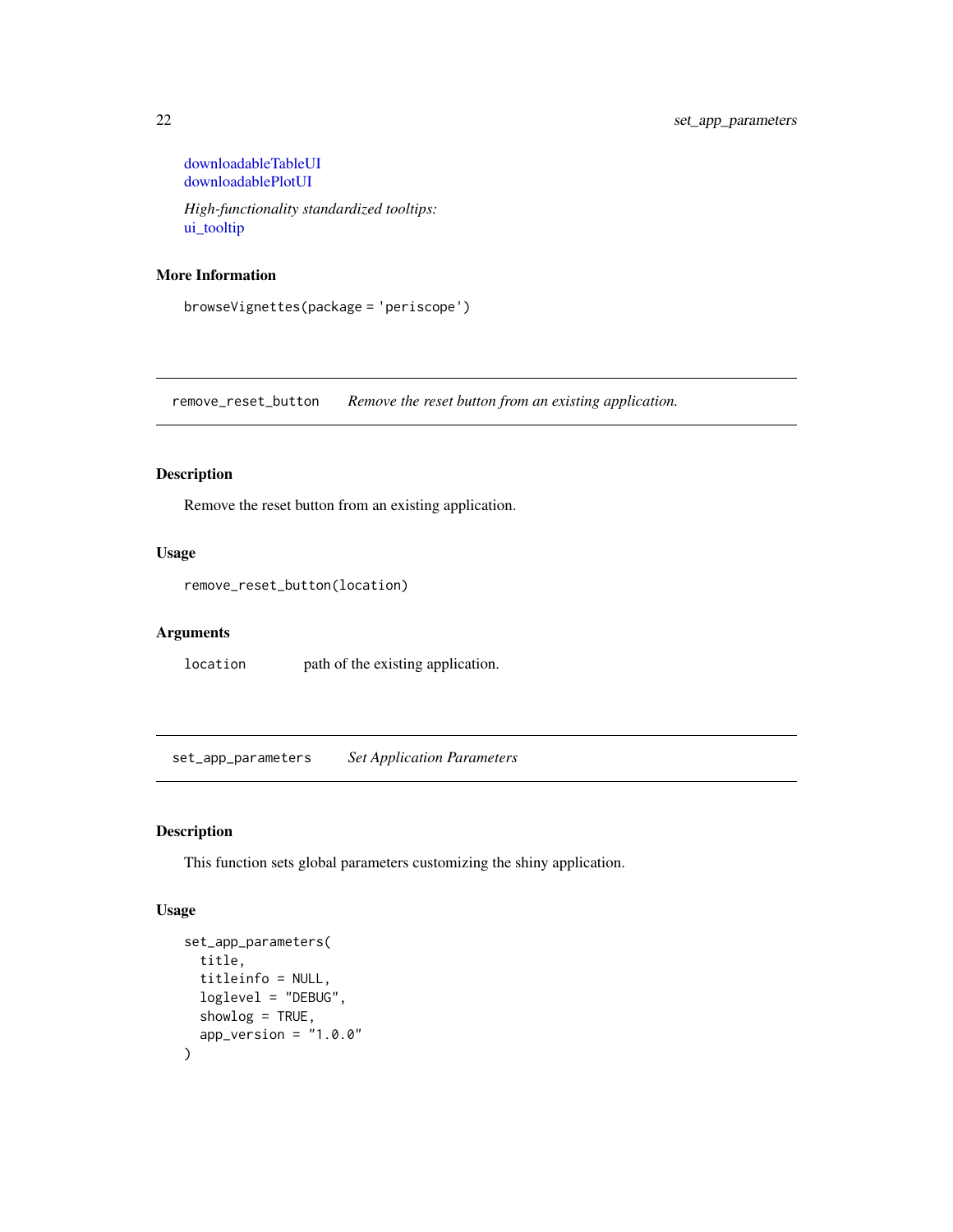#### <span id="page-22-0"></span>ui\_tooltip 23

| <b>Arguments</b> |                                                                                                                                                                                                                                                                                                                                                                                                                                                                                                                                                                                             |
|------------------|---------------------------------------------------------------------------------------------------------------------------------------------------------------------------------------------------------------------------------------------------------------------------------------------------------------------------------------------------------------------------------------------------------------------------------------------------------------------------------------------------------------------------------------------------------------------------------------------|
| title            | application title text                                                                                                                                                                                                                                                                                                                                                                                                                                                                                                                                                                      |
| titleinfo        | character string, HTML value or NULL                                                                                                                                                                                                                                                                                                                                                                                                                                                                                                                                                        |
|                  | • A character string will be used to set a link target. This means the user will<br>be able to click on the application title and be redirected in a new window<br>to whatever value is given in the string. Any valid URL, File, or other<br>script functionality that would normally be accepted in an $\leq a$ href=> tag<br>is allowed.<br>• An HTML value will be used to as the HTML content for a modal pop-up<br>window that will appear on-top of the application when the user clicks on<br>the application title.<br>• Supplying NULL will disable the title link functionality. |
| loglevel         | character string designating the log level to use for the userlog (default = 'DE-<br>BUG                                                                                                                                                                                                                                                                                                                                                                                                                                                                                                    |
| showlog          | enable or disable the visible userlog at the bottom of the body on the application.<br>Logging will still take place, this disables the visible functionality only.                                                                                                                                                                                                                                                                                                                                                                                                                         |
| app_version      | character string designating the application version (default = $1.00$ ).                                                                                                                                                                                                                                                                                                                                                                                                                                                                                                                   |

# Shiny Usage

Call this function from program/global.R to set the application parameters.

<span id="page-22-1"></span>

| Insert a standardized tooltip<br>ui_tooltip |
|---------------------------------------------|
|---------------------------------------------|

# Description

This function inserts a standardized tooltip image, label (optional), and hovertext into the application UI

# Usage

```
ui_tooltip(id, label = ", text = ")
```

| id    | character id for the tooltip object                     |
|-------|---------------------------------------------------------|
| label | text label to appear to the left of the tooltip image   |
| text  | tool tip text shown when the user hovers over the image |